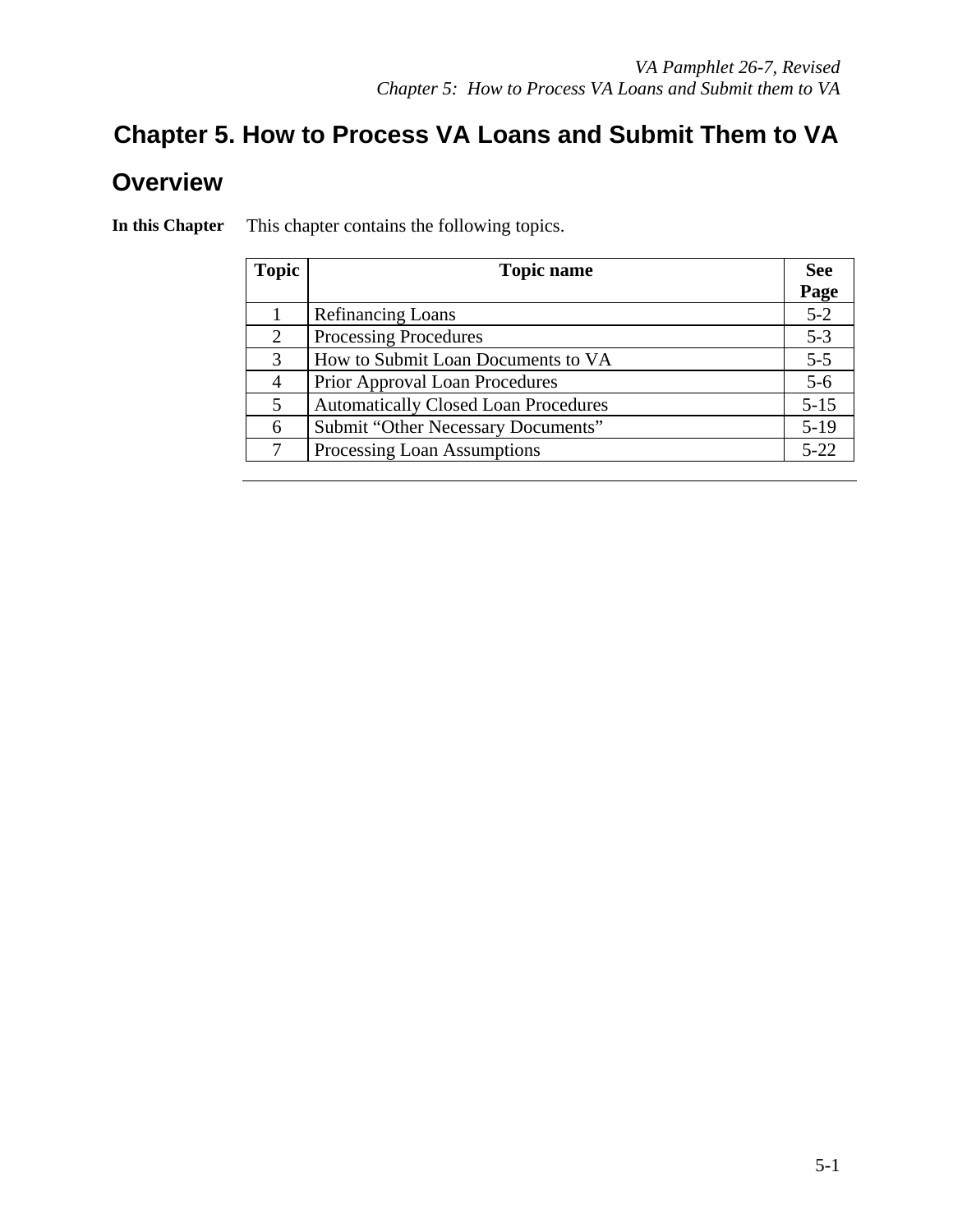# **1. Refinancing Loans**

| <b>Change date</b>         | September 15, 2004, Change 4<br>• This section has been changed to create subsection lettering. |  |  |
|----------------------------|-------------------------------------------------------------------------------------------------|--|--|
| a. Where to<br><b>Find</b> | This chapter applies, for the most part, to non-refinancing loans.                              |  |  |
| <b>Information</b>         | <i>Reference:</i> See chapter 6 for information specific to refinancing loans.                  |  |  |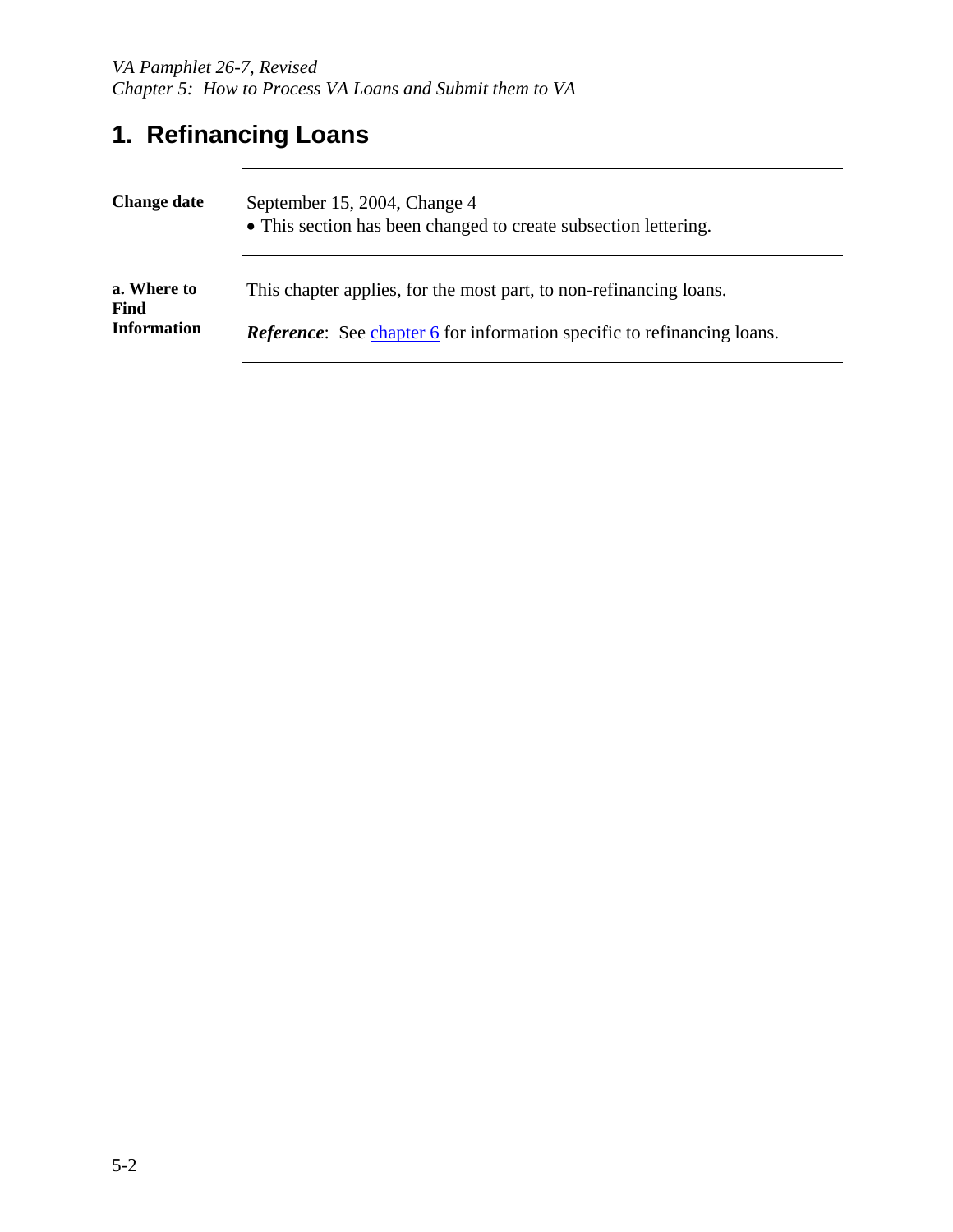# **2. Processing Procedures**

| <b>Change Date</b>                                    | March 23, 2012, Change 17<br>• Subsection b has been modified to add language about applying online for<br>a Certificate of Eligibility (COE).                                                                                                                                                                                   |  |  |  |  |  |
|-------------------------------------------------------|----------------------------------------------------------------------------------------------------------------------------------------------------------------------------------------------------------------------------------------------------------------------------------------------------------------------------------|--|--|--|--|--|
| a. Order of<br>Completion                             | The procedures discussed in this section may be initiated and completed in<br>any feasible order, as long as they are all completed prior to loan closing.<br>These procedures apply to both prior approval loans and loans closed<br>automatically (except the procedure which specifically refers to prior<br>approval loans). |  |  |  |  |  |
|                                                       | To avoid delays in closing, it is recommended that the lender take the<br>following actions in the very early stages of loan processing:                                                                                                                                                                                         |  |  |  |  |  |
|                                                       | • Obtain a COE, if the veteran does not already have one (See chapter 2),<br>• Request assignment of an appraiser (See chapter 10),<br>• Initiate CAIVRS and VA-indebtedness searches (See section 6 of chapter<br>$4$ ), and<br>• Request credit report and verifications (See chapter 4).                                      |  |  |  |  |  |
| b. Obtain<br><b>Certificate of</b><br>Eligibility     | Verify the veteran's eligibility for home loan benefits and amount of available<br>entitlement by obtaining a COE. Lenders can obtain a COE online through<br>VA's Information Portal. Veterans can also apply online at<br>http://www.ebenefits.va.gov/.                                                                        |  |  |  |  |  |
| Ensure any conditions of the COE are satisfied.       |                                                                                                                                                                                                                                                                                                                                  |  |  |  |  |  |
|                                                       | <b>Reference:</b> See <i>chapter</i> 2 for details.                                                                                                                                                                                                                                                                              |  |  |  |  |  |
| c. Establish the<br><b>Reasonable</b><br>Value of the | Obtain a VA Notice of Value (NOV) through WebLGY or VA Form 1843a,<br>Master Certificate of Reasonable Value (MCRV), see chapter 10.                                                                                                                                                                                             |  |  |  |  |  |
| <b>Property</b>                                       | Obtain evidence of compliance with any NOV requirements.                                                                                                                                                                                                                                                                         |  |  |  |  |  |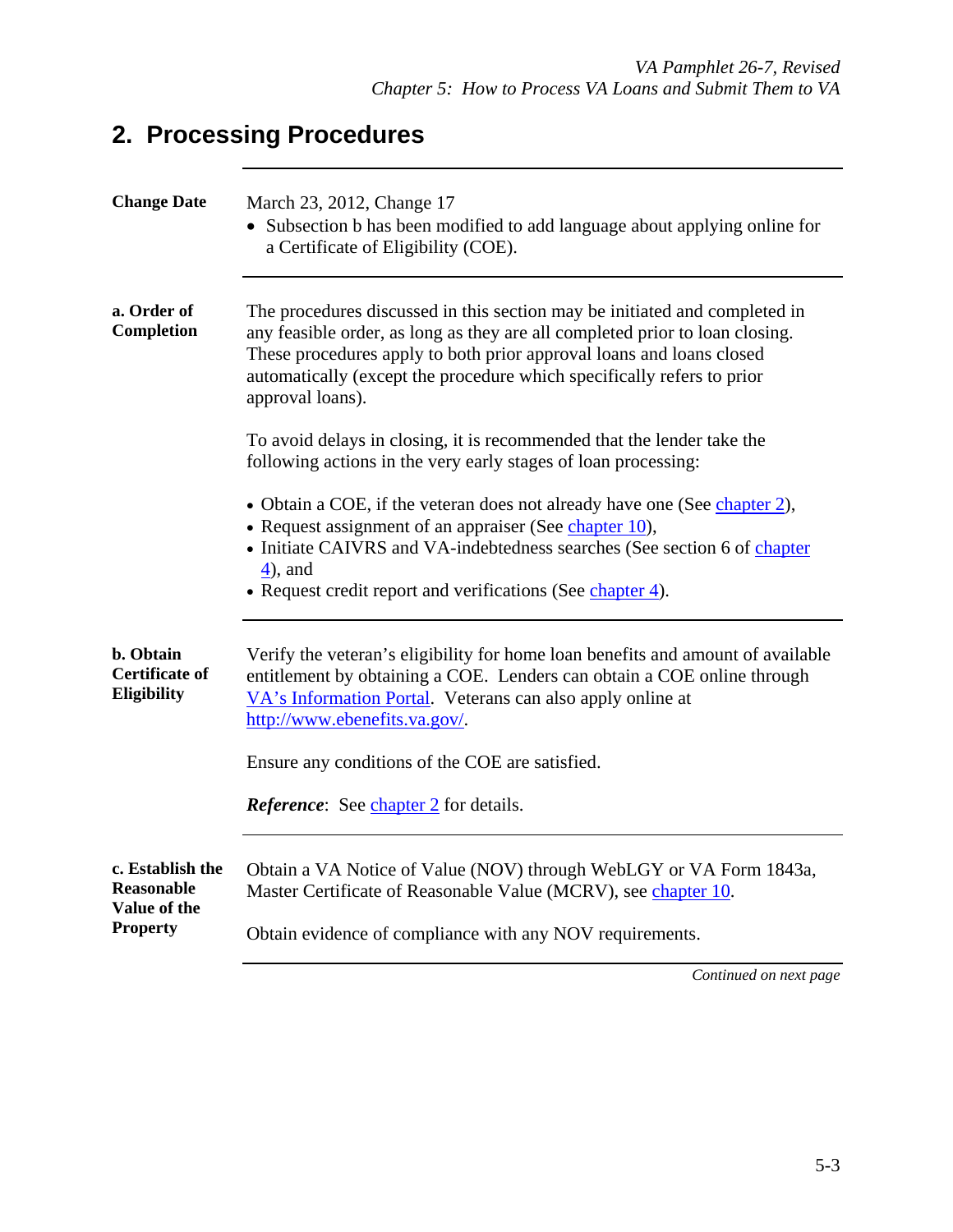# 2. Processing Procedures, Continued

| d. Determine<br><b>Whether VA's</b><br><b>Occupancy</b>                | Determine whether the applicant meets VA's occupancy requirement. The<br>loan cannot be made unless the requirement is met.                                                                                                                                                                                                                                                                                                                                       |  |  |  |  |
|------------------------------------------------------------------------|-------------------------------------------------------------------------------------------------------------------------------------------------------------------------------------------------------------------------------------------------------------------------------------------------------------------------------------------------------------------------------------------------------------------------------------------------------------------|--|--|--|--|
| <b>Requirement</b> is<br>Met                                           | <b>Reference:</b> See section 5 of chapter 3.                                                                                                                                                                                                                                                                                                                                                                                                                     |  |  |  |  |
| e. Underwrite<br>the Loan                                              | Complete the procedures, verifications, and loan analysis described in chapter<br>4 of this handbook.                                                                                                                                                                                                                                                                                                                                                             |  |  |  |  |
| f. Fulfill<br><b>Requirements</b><br>for Active Duty<br><b>Members</b> | Ensure every active duty service member who applies for a loan is counseled<br>through the use of VA Form 26-0592, Counseling Checklist for Military<br>Homebuyers, as early as possible in the transaction.                                                                                                                                                                                                                                                      |  |  |  |  |
|                                                                        | • Lenders should furnish these forms to real estate brokers and builders with<br>whom they deal and request their assistance in providing counseling.<br>• The applicant's signature on the form signifies that counseling has been<br>completed.                                                                                                                                                                                                                 |  |  |  |  |
|                                                                        | Ensure an applicant, eligible as an active duty member, is still on active duty<br>at the time of closing if the COE indicates "Valid unless discharged or<br>released subsequent to date of this certificate. A certification of continuous<br>active duty as of the date of note is required." If the lender becomes aware<br>that the applicant is no longer on active duty, the loan may not be closed<br>unless VA re-establishes the veteran's eligibility. |  |  |  |  |
| g. Obtain<br><b>Certificate of</b><br><b>Commitment</b>                | Submit all prior approval loans to VA.<br>Obtain a VA Certificate of Commitment.                                                                                                                                                                                                                                                                                                                                                                                  |  |  |  |  |
| on Prior<br><b>Approval</b><br>Loans                                   | Ensure compliance with any conditions of the Certificate of Commitment.                                                                                                                                                                                                                                                                                                                                                                                           |  |  |  |  |
|                                                                        | <b>Reference:</b> See section 4 of this chapter for details.                                                                                                                                                                                                                                                                                                                                                                                                      |  |  |  |  |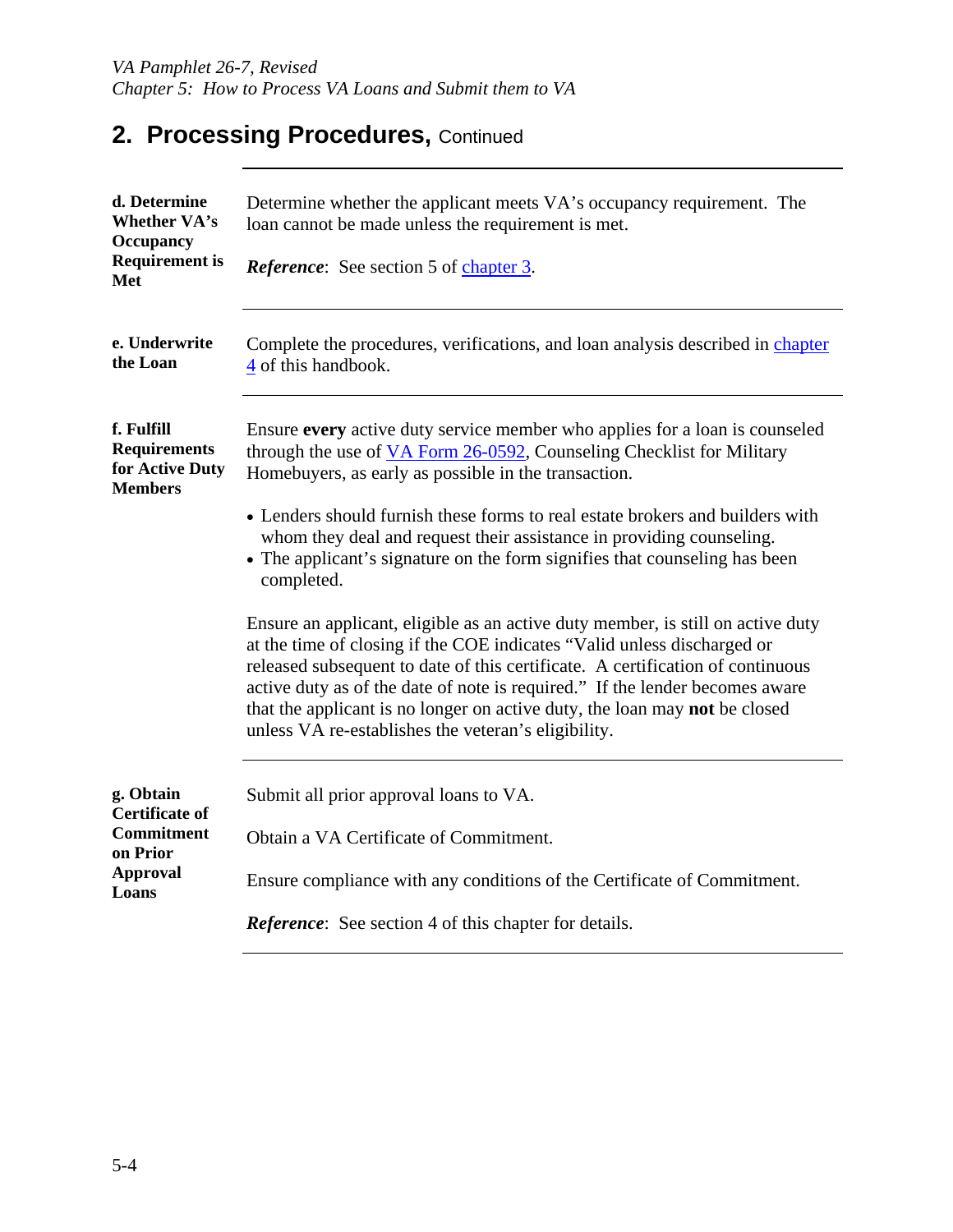# **3. How to Submit Loan Documents to VA**

| <b>Change Date</b>                                                                                                                                                                                                                                                                                                                                                                                        | March 23, 2012, Change 17<br>• This section has been updated to make minor grammatical edits.                                                                                                                                                                                                                                                                                    |  |  |  |
|-----------------------------------------------------------------------------------------------------------------------------------------------------------------------------------------------------------------------------------------------------------------------------------------------------------------------------------------------------------------------------------------------------------|----------------------------------------------------------------------------------------------------------------------------------------------------------------------------------------------------------------------------------------------------------------------------------------------------------------------------------------------------------------------------------|--|--|--|
| a. Where and<br>Generally, lenders only need to submit documents to VA when the loan<br>When to<br>requires prior approval or VA requests copies of the origination package for<br><b>Submit</b><br>full review. Lenders are strongly encouraged to use the webLGY application<br><b>Documents</b><br>accessed via the VA Information Portal (see section 5 in this chapter) when<br>requesting guaranty. |                                                                                                                                                                                                                                                                                                                                                                                  |  |  |  |
|                                                                                                                                                                                                                                                                                                                                                                                                           | See Appendix A for a list of VA offices and their jurisdictions.                                                                                                                                                                                                                                                                                                                 |  |  |  |
| b. Loan<br><b>Number</b>                                                                                                                                                                                                                                                                                                                                                                                  | A 12-digit VA Loan Identification Number (LIN) is assigned to each loan by<br>VA at the time the appraisal is requested. Use this number electronically in<br>VA systems or where requested on VA forms and other documents.                                                                                                                                                     |  |  |  |
| c. Who Can<br><b>Sign</b><br><b>Documents for</b><br>the Lender?                                                                                                                                                                                                                                                                                                                                          | Under certain circumstances, VA requires specific parties to execute<br>documents. For example, a VA-approved underwriter must approve or<br>disapprove a loan for a nonsupervised automatic lender.                                                                                                                                                                             |  |  |  |
| Where VA does not have a specific requirement, branch managers,<br>employees, and agents of the lender or holder may execute VA forms in the<br>name of, and on behalf of, the principals.                                                                                                                                                                                                                |                                                                                                                                                                                                                                                                                                                                                                                  |  |  |  |
| d. Use of<br><b>Imaged</b><br><b>Documents</b>                                                                                                                                                                                                                                                                                                                                                            | When submitting loan documents to VA, lenders may use imaged documents.<br>However, in contrast, lenders must submit the original COE and security<br>instrument. In the event of an onsite VA audit of closed loans, lenders must<br>be able to provide the audit team members with printed copies of requested<br>files or on-line access to records at the auditor's request. |  |  |  |
|                                                                                                                                                                                                                                                                                                                                                                                                           | <b>Note:</b> Lenders are expected to continually monitor the integrity of their<br>imaging system to ensure consistent quality and to prevent unauthorized<br>alternation or destruction of records.                                                                                                                                                                             |  |  |  |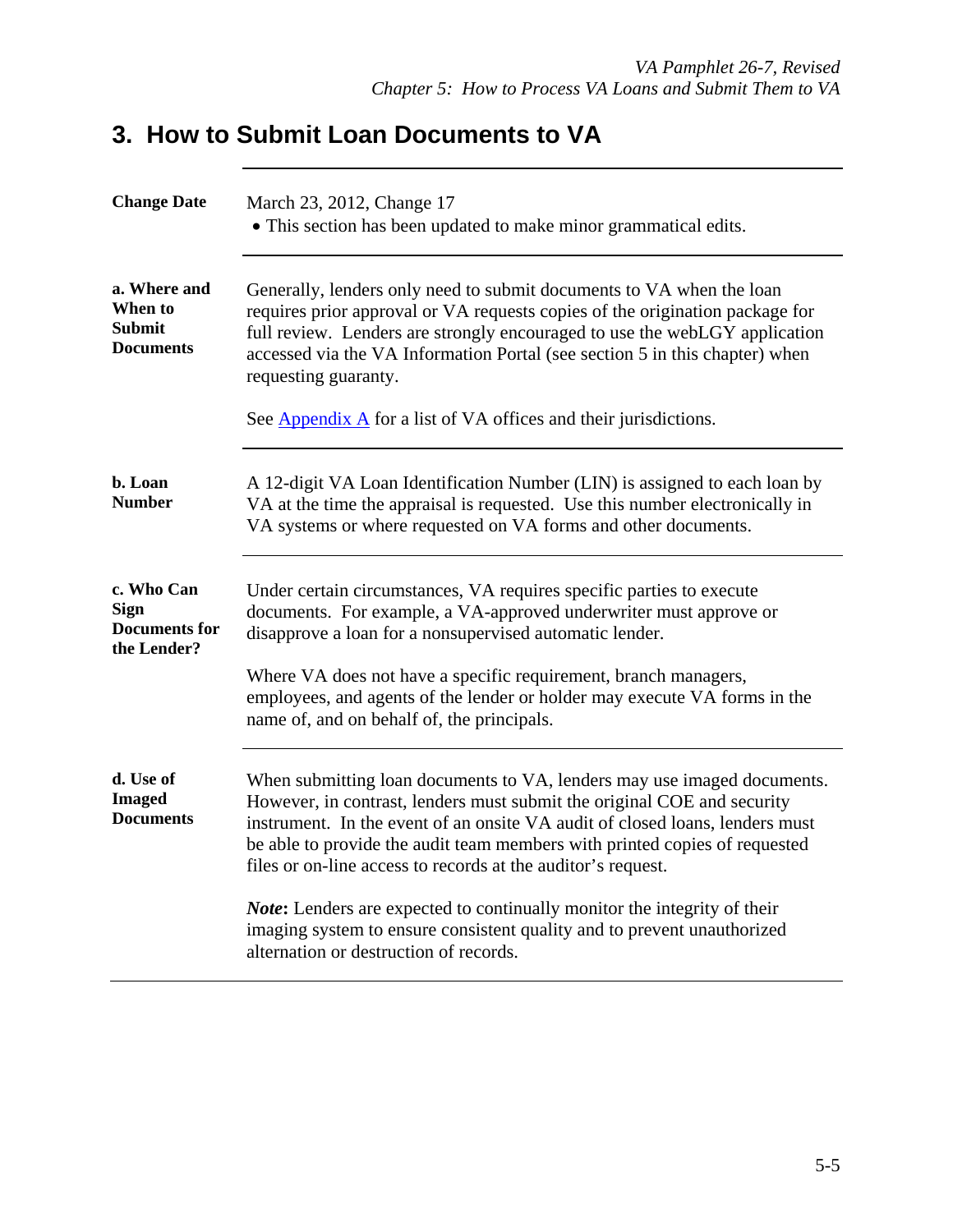# **4. Prior Approval Loan Procedures**

| <b>Change Date</b>                                        | March 23, 2012, Change 17<br>• This section has been updated to make minor grammatical edits.                                                                                                                                                                                                                                                                                                                                                                                                                                                                                                                                                                                                                                                                |  |  |  |
|-----------------------------------------------------------|--------------------------------------------------------------------------------------------------------------------------------------------------------------------------------------------------------------------------------------------------------------------------------------------------------------------------------------------------------------------------------------------------------------------------------------------------------------------------------------------------------------------------------------------------------------------------------------------------------------------------------------------------------------------------------------------------------------------------------------------------------------|--|--|--|
| a. Which Loans<br>are Submitted<br>for Prior<br>Approval? | Lenders without automatic authority must submit all loans to VA for prior<br>approval, except IRRRLs made to refinance loans that are not delinquent.<br>All lenders, whether or not they have automatic authority, must submit the<br>following types of loans to VA for prior approval:                                                                                                                                                                                                                                                                                                                                                                                                                                                                    |  |  |  |
|                                                           | • Joint loans.<br>• Loans to veterans in receipt of VA nonservice-connected pension.<br>• Loans to veterans rated incompetent by VA.<br>• IRRRLs made to refinance delinquent VA loans.<br>• Manufactured home loans (except when the manufactured home is<br>permanently affixed to the lot and considered real estate under state law),<br>unless the lender has been separately approved for this purpose.<br>• Unsecured loans or loans secured by less than a first lien.<br>• Supplemental loans.<br><i>Note</i> : VA Form 26-8937, Verification of VA Benefits, will indicate whether<br>the veteran receives VA nonservice-connected pension or has been rated<br>incompetent by VA. See "Debt Related to VA Benefits" in section 6 of<br>chapter 4. |  |  |  |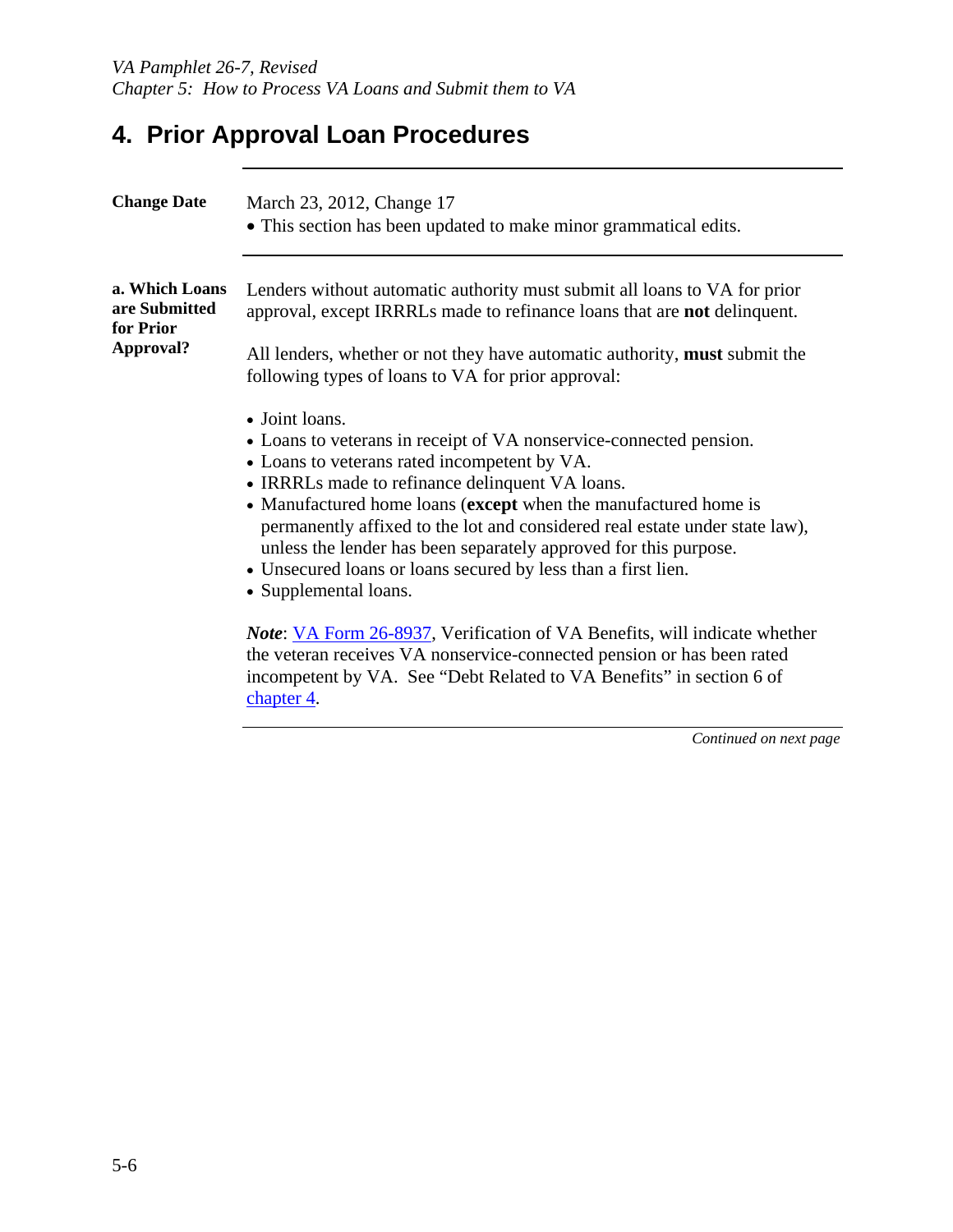| a. Which Loans<br>are Submitted<br>for Prior<br>Approval?<br>(continued)<br>b. Before<br><b>Requesting</b><br><b>Prior Approval</b> |                        | Lenders with automatic authority may also elect to submit a loan (of a type)<br>not on the above list) for prior approval when issues or circumstances cannot<br>be resolved by the lender's own underwriting staff.<br>• The submission must include the underwriter's analysis and explanation of<br>why it is being submitted for prior approval.<br>• Do not use this provision to shift the burden of a loan denial to VA.<br>Before submitting the loan documents to VA for prior approval:<br>• Establish the reasonable value of the property (appraisal).<br>• Underwrite the loan (See chapter 4).<br>• Ensure active duty members receive counseling using VA Form 26-0592. |  |  |  |  |  |  |
|-------------------------------------------------------------------------------------------------------------------------------------|------------------------|----------------------------------------------------------------------------------------------------------------------------------------------------------------------------------------------------------------------------------------------------------------------------------------------------------------------------------------------------------------------------------------------------------------------------------------------------------------------------------------------------------------------------------------------------------------------------------------------------------------------------------------------------------------------------------------|--|--|--|--|--|--|
| c. How to<br><b>Request Prior</b><br>Approval                                                                                       |                        | Submit the following documents to VA in the order listed.                                                                                                                                                                                                                                                                                                                                                                                                                                                                                                                                                                                                                              |  |  |  |  |  |  |
|                                                                                                                                     | <b>Order</b>           | <b>Document</b>                                                                                                                                                                                                                                                                                                                                                                                                                                                                                                                                                                                                                                                                        |  |  |  |  |  |  |
| Lender's cover or transmittal letter (if used).                                                                                     |                        |                                                                                                                                                                                                                                                                                                                                                                                                                                                                                                                                                                                                                                                                                        |  |  |  |  |  |  |
|                                                                                                                                     | $\overline{2}$<br>COE. |                                                                                                                                                                                                                                                                                                                                                                                                                                                                                                                                                                                                                                                                                        |  |  |  |  |  |  |
|                                                                                                                                     | $\overline{3}$         | URLA (Uniform Residential Loan Application) with revised VA                                                                                                                                                                                                                                                                                                                                                                                                                                                                                                                                                                                                                            |  |  |  |  |  |  |
|                                                                                                                                     |                        | Form 26-1802a, HUD/VA Addendum to URLA.                                                                                                                                                                                                                                                                                                                                                                                                                                                                                                                                                                                                                                                |  |  |  |  |  |  |

|   | • These forms must be signed and dated.<br>• These forms must be properly completed and legible, but do not<br>have to be typed. |
|---|----------------------------------------------------------------------------------------------------------------------------------|
|   | Interest Rate and Discount Disclosures Statement.                                                                                |
| 5 | VA Form 26-0592, Counseling Checklist for Military Homebuyers,                                                                   |
|   | if applicant is on active duty.                                                                                                  |
| 6 | VA Form 26-8937, Verification of VA Benefits (if applicable).                                                                    |
| 7 | VA Form 26-6393, Loan Analysis.                                                                                                  |
| 8 | All original credit reports obtained in connection with the loan and                                                             |
|   | any related documentation.                                                                                                       |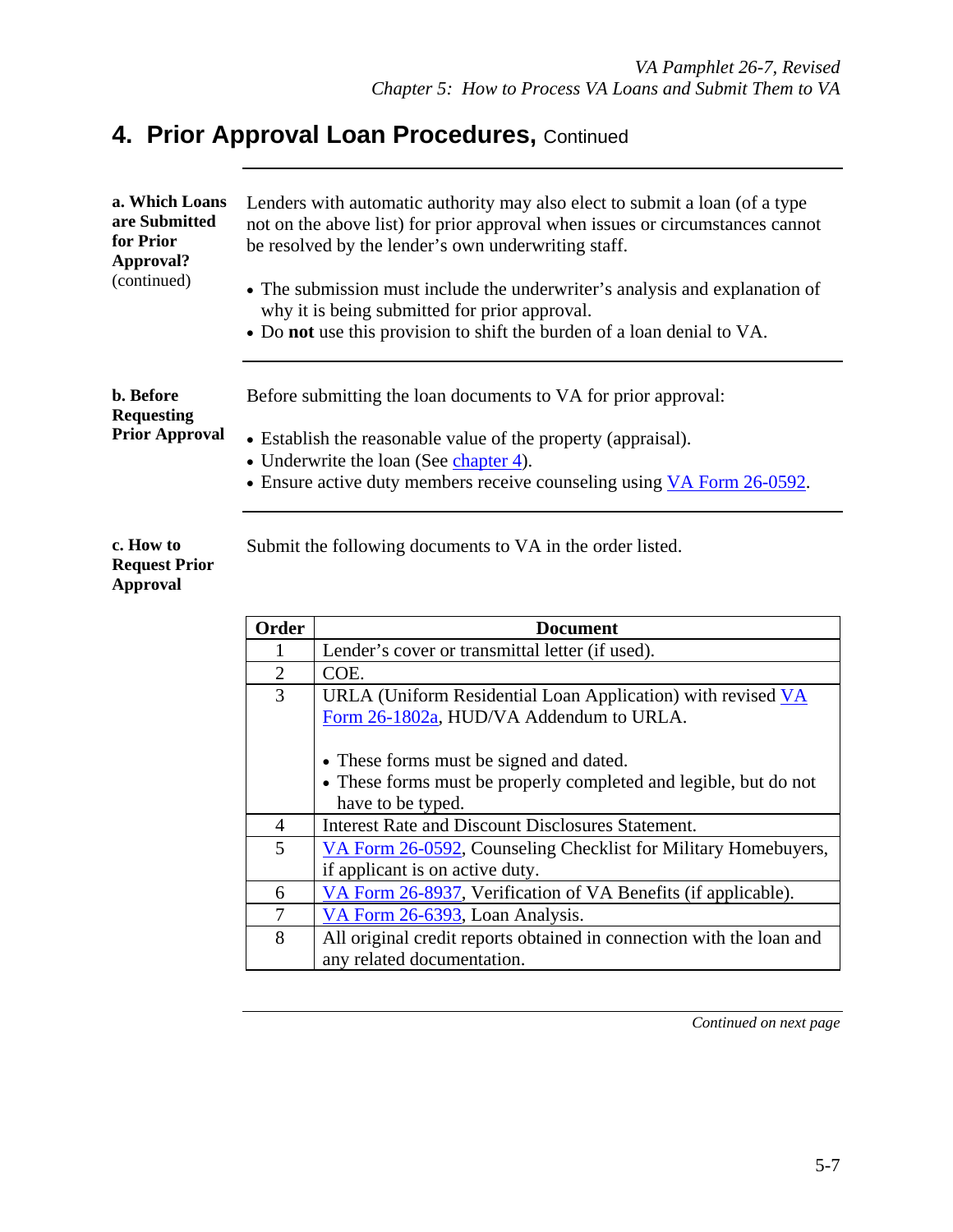**c. How to Request Prior Approval** (continued)

| Order | <b>Document</b>                                                              |  |  |  |  |  |  |  |
|-------|------------------------------------------------------------------------------|--|--|--|--|--|--|--|
| 9     | VA Form 26-8497a, Request for Verification of Deposit, and other             |  |  |  |  |  |  |  |
|       | related documents (Alternative documentation: Original or                    |  |  |  |  |  |  |  |
|       | certified true copies of the last 2 bank statements).                        |  |  |  |  |  |  |  |
| 10    | VA Form 26-8497, Request for Verification of Employment, and                 |  |  |  |  |  |  |  |
|       | other verifications of income such as pay stubs and tax returns.             |  |  |  |  |  |  |  |
|       |                                                                              |  |  |  |  |  |  |  |
|       | <b>Reference:</b> See section 2 of chapter 4.                                |  |  |  |  |  |  |  |
| 11    | Purchase/earnest money contracts.                                            |  |  |  |  |  |  |  |
| 12    | NOV and any special requirements or conditions applicable to the             |  |  |  |  |  |  |  |
|       | property.                                                                    |  |  |  |  |  |  |  |
|       |                                                                              |  |  |  |  |  |  |  |
|       | VA Form 26-1843a, Master Certificate of Reasonable Value                     |  |  |  |  |  |  |  |
|       | (MCRV), if applicable, with any applicable endorsements and/or               |  |  |  |  |  |  |  |
|       | change orders.                                                               |  |  |  |  |  |  |  |
|       |                                                                              |  |  |  |  |  |  |  |
|       | Highlight to show lot and block identification, house type                   |  |  |  |  |  |  |  |
|       | valuation, and optional equipment applicable to veteran's purchase.          |  |  |  |  |  |  |  |
| 13    | The original Freddie Mac Form 70/Fannie Mae Form 1004,                       |  |  |  |  |  |  |  |
|       | Uniform Residential Appraisal Report (URAR), including all                   |  |  |  |  |  |  |  |
|       | addendums, photographs and any document(s) revising or                       |  |  |  |  |  |  |  |
|       | correcting the fee appraiser's original URAR.                                |  |  |  |  |  |  |  |
|       |                                                                              |  |  |  |  |  |  |  |
|       | <b>Note:</b> The URAR and attending information are <b>not</b> required when |  |  |  |  |  |  |  |
| 14    | VA Form 26-1843a, MCRV, is submitted.                                        |  |  |  |  |  |  |  |
|       | Any other necessary documents.                                               |  |  |  |  |  |  |  |
|       | <b>Reference:</b> See section 6 of this chapter.                             |  |  |  |  |  |  |  |
|       |                                                                              |  |  |  |  |  |  |  |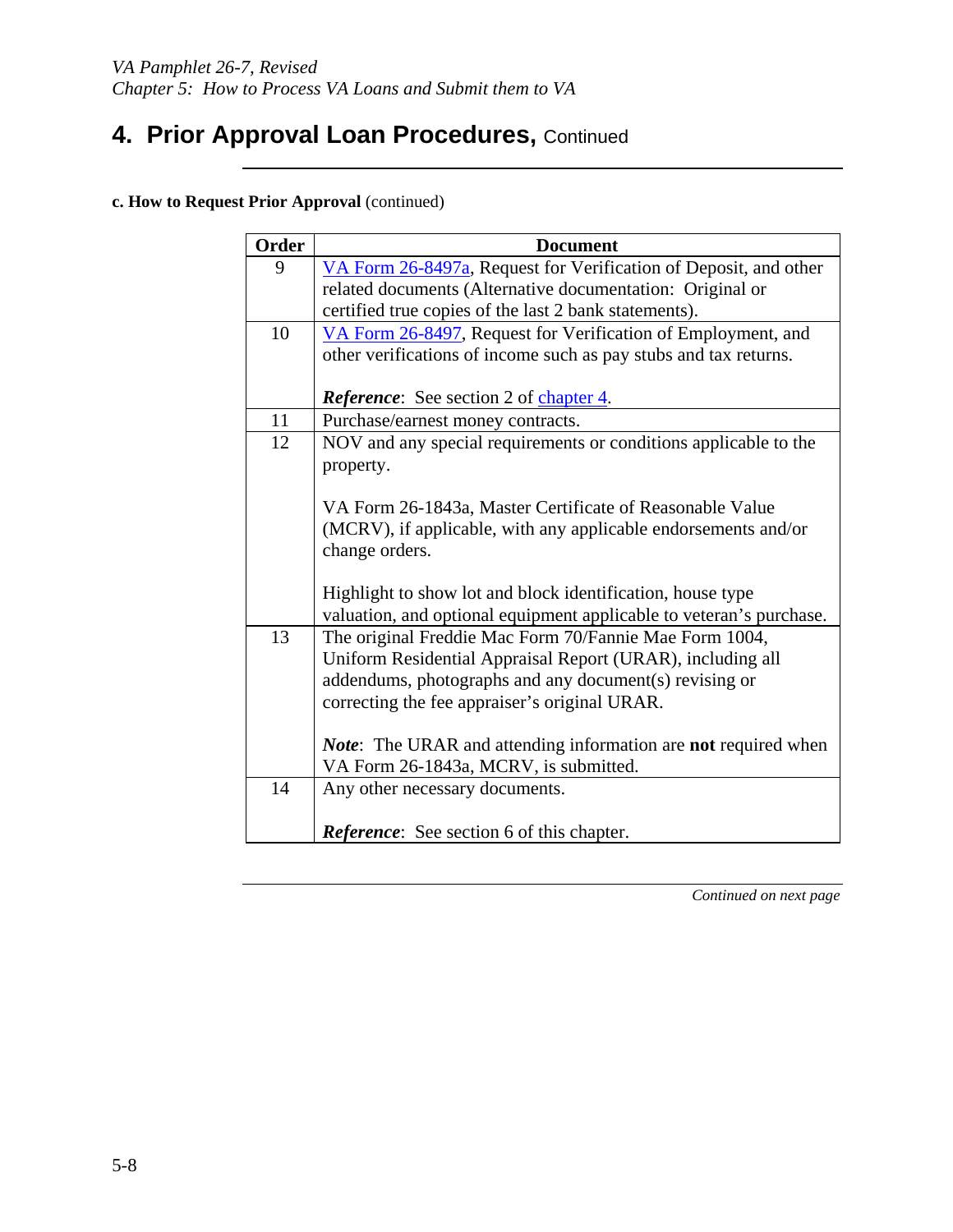| d. What<br><b>Happens Next?</b>        | VA will review the documents submitted and do one of the following:<br>• Suspend processing and request additional information from the lender,<br>• Send a notice of denial to the lender and applicant, or<br>• Issue VA Form 26-1866, Certificate of Commitment, to the lender,<br>evidencing approval of the loan.                                                                                                                                                                                                                                                                                                                                                                                                                                                                                                                                                                                           |
|----------------------------------------|------------------------------------------------------------------------------------------------------------------------------------------------------------------------------------------------------------------------------------------------------------------------------------------------------------------------------------------------------------------------------------------------------------------------------------------------------------------------------------------------------------------------------------------------------------------------------------------------------------------------------------------------------------------------------------------------------------------------------------------------------------------------------------------------------------------------------------------------------------------------------------------------------------------|
| e. Certificate of<br><b>Commitment</b> | The Certificate of Commitment is the lender's evidence of VA's approval of<br>the loan. The lender is subsequently entitled to evidence of guaranty if:<br>• The closed loan is identical in all respects to that submitted to VA on the<br>URLA and described on the Certificate of Commitment (or, if not identical,<br>any required VA approval of changes was obtained prior to closing), and<br>• The lender has complied with all applicable provisions of the law and loan<br>guaranty regulations in making the loan.<br>If, at any time prior to closing, the lender or VA has reason to doubt the<br>continued qualification of the loan, the lender will delay closing until all facts<br>are determined.<br>VA may cancel a commitment if the validity period of the Certificate of<br>Commitment has expired and there is no reasonable expectation that the loan<br>will be reported for guaranty. |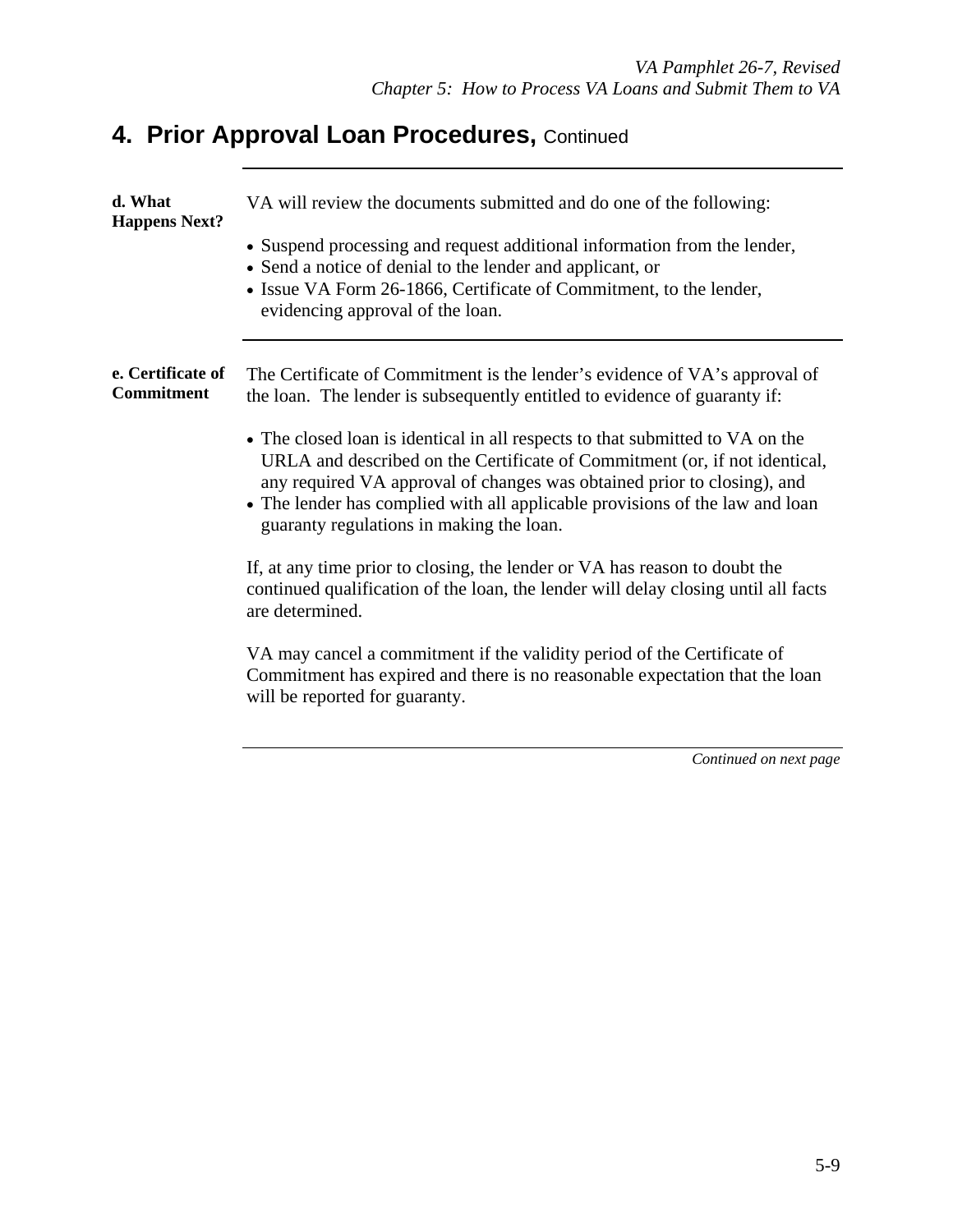**f. Changes Occurring After Issuance of the Certificate of Commitment** 

Generally, changes to the loan occurring between issuance of the Certificate of Commitment and loan closing must be approved by VA. The following table lists:

- Exceptions to VA's prior approval of changes requirement, and
- Circumstances that warrant special instructions.

| If                                    | Then                                    |
|---------------------------------------|-----------------------------------------|
| An increase in the amount of          | No VA approval is needed.               |
| downpayment decreases the loan        |                                         |
| amount (with or without a reduction   | Include an explanation of the change    |
| in the term of the loan) and there is | with the closing package.               |
| no increase in the monthly mortgage   |                                         |
| payments,                             |                                         |
| The maturity of the loan is extended, | No VA approval is needed.               |
| but does not exceed the maximum of    |                                         |
| 30 years and 32 days or the remaining | Include an explanation of the change    |
| economic life of the property as      | with the closing package.               |
| provided by the NOV, and there is no  |                                         |
| increase in the monthly mortgage      |                                         |
| payments,                             |                                         |
| The loan amount is increased to cover | No VA approval is needed.               |
| the cost of energy efficiency         |                                         |
| improvements up to \$6,000,           | See section 3 of chapter 7 for special  |
|                                       | underwriting requirements and           |
|                                       | documentation required with the         |
|                                       | closing package.                        |
| Discount points to be paid by the     | No VA approval is needed.               |
| applicant increase by any amount      |                                         |
| over the points indicated on the      | Include with closing package:           |
| Certificate of Commitment,            | • An explanation of the change.         |
|                                       | • The URLA with changes initialed       |
|                                       | and dated by the applicant.             |
|                                       | • If previously verified assets are not |
|                                       | sufficient to cover the additional      |
|                                       | points, verification of sufficient      |
|                                       | additional assets.                      |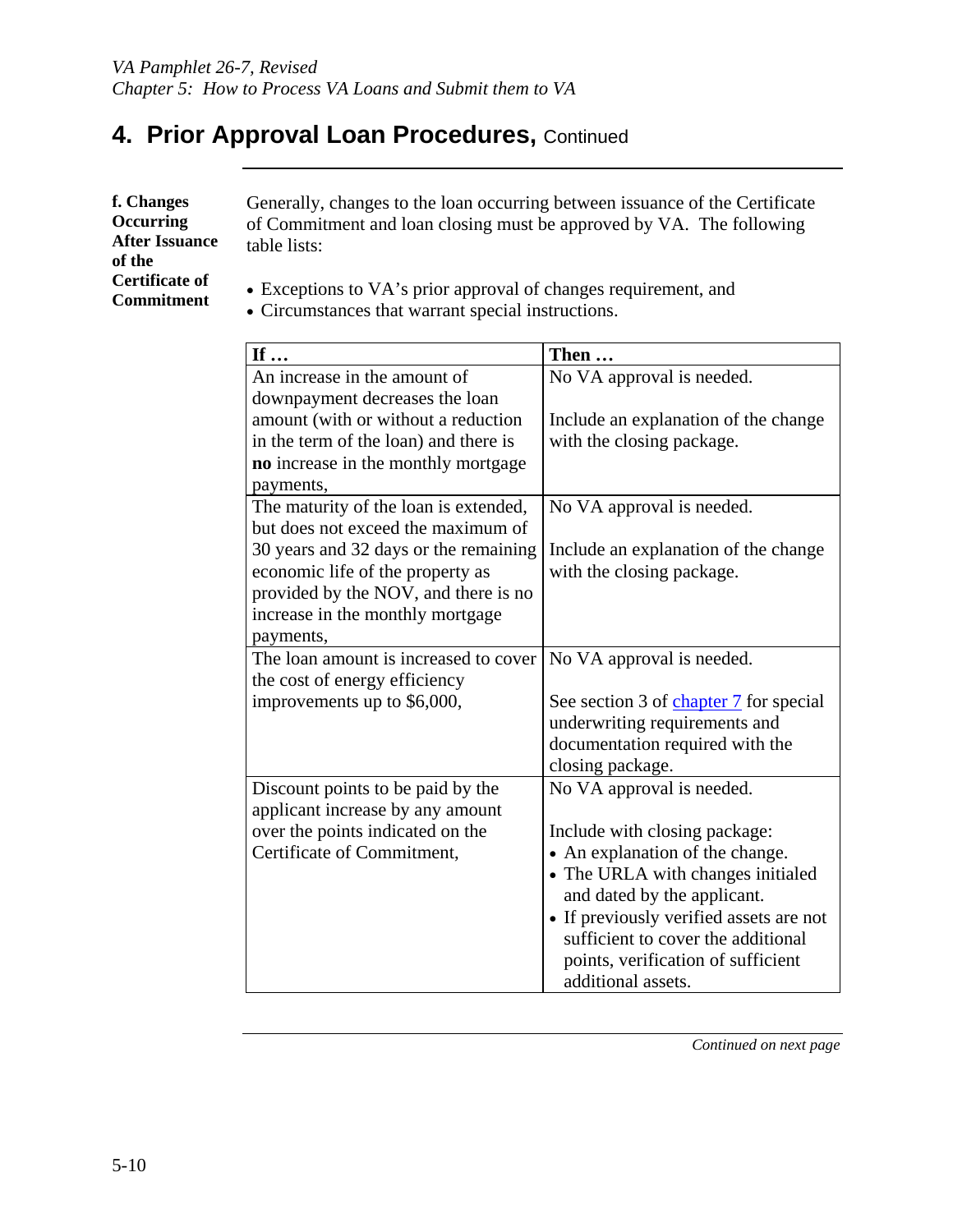|  |  |  | f. Changes Occurring After Issuance of the Certificate of Commitment (continued) |  |
|--|--|--|----------------------------------------------------------------------------------|--|
|  |  |  |                                                                                  |  |

| If $\ldots$                             | Then                               |
|-----------------------------------------|------------------------------------|
| The loan is to be closed at an interest | VA approval is needed.             |
| rate more than 1% greater than the rate |                                    |
| indicated on the Certificate of         | Submit the Certificate of          |
| Commitment,                             | Commitment and a new URLA,         |
|                                         | signed and dated by the applicant, |
|                                         | or the original URLA with the      |
|                                         | change initialed and dated by the  |
|                                         | applicant, to VA for re-           |
|                                         | underwriting.                      |

#### **g. Conditional Commitments**

VA may issue a conditional commitment in the following seven types of cases. The lender must ensure compliance with the condition prior to loan closing.

| Case                                                                                              | <b>Condition/Notation on Certificate</b>                                                                                                                                                                                                                         |
|---------------------------------------------------------------------------------------------------|------------------------------------------------------------------------------------------------------------------------------------------------------------------------------------------------------------------------------------------------------------------|
| Loan is to the spouse of a<br>service person missing in<br>action or prisoner of war<br>(MIA/POW) | "Prior to closing the subject loan, the lender<br>should obtain assurance from the borrower that<br>official notice of any change in the<br>servicemember's status has not been received and<br>that the applicant is still the spouse of the<br>servicemember." |
|                                                                                                   | <b>Reference:</b> See section 6 of this chapter for<br>required documentation.                                                                                                                                                                                   |
| Loan is to the unmarried<br>surviving spouse of an<br>eligible, deceased veteran                  | "Conditioned on borrower's certification that<br>status as an unmarried surviving spouse has not<br>changed since the Certificate of Eligibility was<br>issued."                                                                                                 |
|                                                                                                   | <b>Reference:</b> See section 6 of this chapter for<br>required documentation.                                                                                                                                                                                   |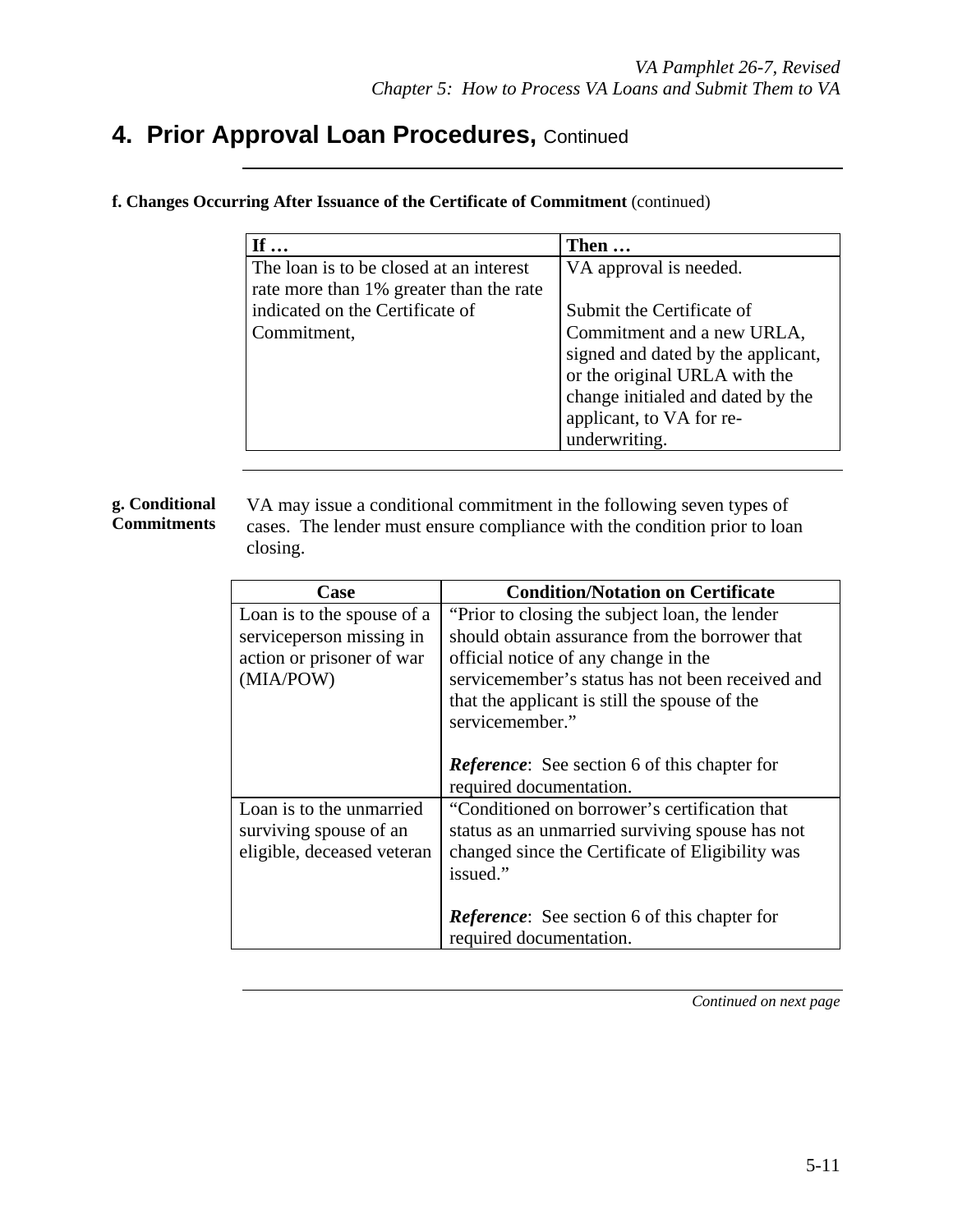#### **g. Conditional Commitments** (continued)

| Case                    | <b>Condition/Notation on Certificate</b>                     |
|-------------------------|--------------------------------------------------------------|
| Loan is to a            | "Certification of active duty status as of date of note      |
| serviceperson who       | required."                                                   |
| has not received an     |                                                              |
| honorable discharge     | To ensure compliance, check the active duty box in           |
| and must certify to     | Section III, Veteran's Certifications, on VA Form 26-        |
| continuous active       | 1820, Report and Certification of Loan Disbursement.         |
| duty                    | Ensure that the veteran signs the form.                      |
| Loan is to a veteran    | "Conditioned on proof of marriage prior to loan              |
| and fiancé/fiancée      | closing."                                                    |
| who intend to marry     |                                                              |
| prior to loan closing - | A copy of the applicant's marriage certificate or other      |
| title is to be taken in | proof of marriage must be submitted with the closing         |
| the name of veteran     | package. A marriage license is inadequate.                   |
| and spouse              |                                                              |
| Loan involves use of    | "No evidence of guaranty with respect to the loan to         |
| an attorney in fact     | which this commitment relates will be issued by the          |
|                         | Secretary unless the lender makes the certification          |
|                         | specified by the Department of Veterans Affairs at the       |
|                         | time the lender requests a certificate of guaranty to the    |
|                         | effect that the veteran was alive and, if the veteran is     |
|                         | on active military duty, not in a "missing in action"        |
|                         | status on the date the note and security instruments         |
|                         | were executed on the veteran's behalf by the attorney-       |
|                         | in-fact."                                                    |
|                         |                                                              |
|                         | <b>Reference:</b> See section 6 of this chapter for required |
|                         | documentation.                                               |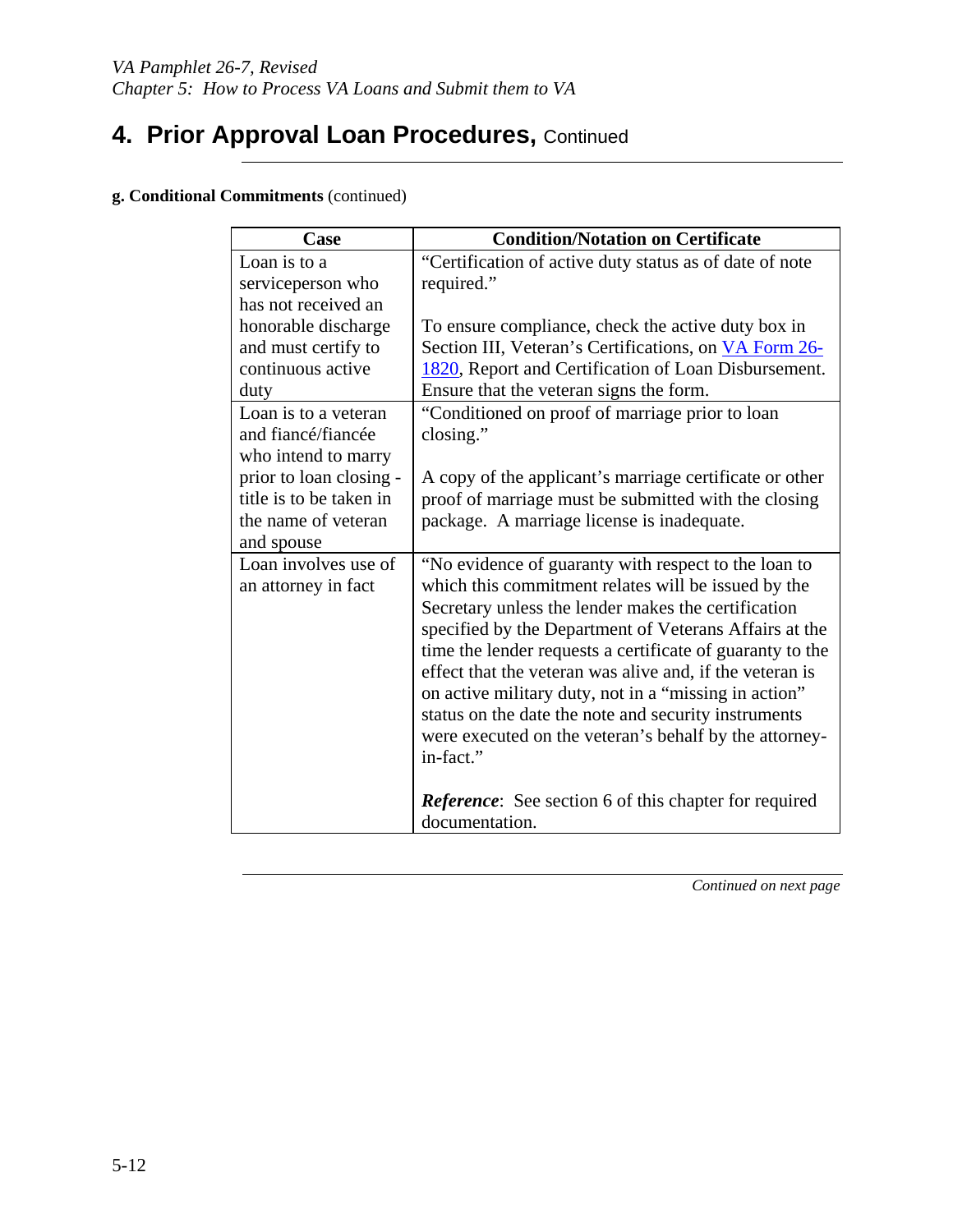#### **g. Conditional Commitments** (continued)

| Case                    | <b>Condition/Notation on Certificate</b>                     |
|-------------------------|--------------------------------------------------------------|
| Veteran intends to      | "This commitment is conditioned upon submission of           |
| sell property on        | evidence of disposal of the property which the veteran       |
| which he/she has an     | now owns and previously purchased using VA                   |
| existing VA loan        | entitlement and evidence that the loan has been paid in      |
| prior to closing on the | full or that an eligible veteran has substituted his or      |
| new VA loan, in         | her entitlement for that used by the original veteran."      |
| order to have           |                                                              |
| entitlement restored    | <b>Reference:</b> See section 6 of this chapter for required |
|                         | documentation.                                               |
| Veteran intends to      | "This commitment is conditioned upon the                     |
| sell property in order  | consummation of the sale of residential real property        |
| to have sufficient      | now owned by the veteran, as proposed in the loan            |
| income and/or assets    | application."                                                |
| to qualify for the loan |                                                              |
|                         | <b>Reference:</b> See section 6 of this chapter for required |
|                         | documentation.                                               |

**h. Joint Loans** See section 1 of chapter 7.

**i. Before**  Complete all applicable procedures in section 2 of this chapter.

**Closing**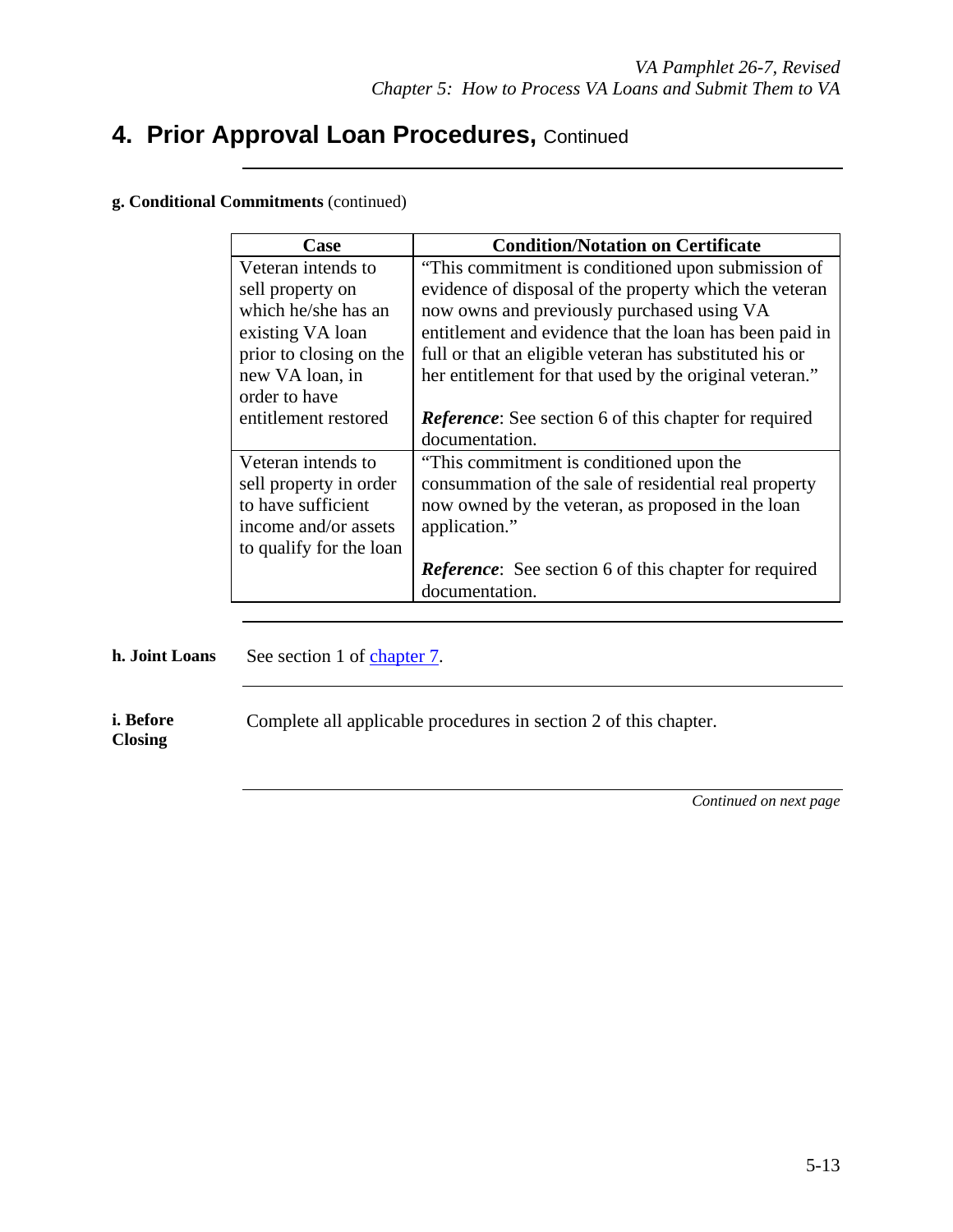| j. How to                                | A loan must be reported to VA within 60 days of closing. A lender that fails                   |
|------------------------------------------|------------------------------------------------------------------------------------------------|
| <b>Report Loan</b><br><b>Closing and</b> | to meet this time limit must provide a written explanation (see item 8 below).                 |
| <b>Request</b><br><b>Guaranty</b>        | To report a prior approval loan, submit the following documents to VA, in the<br>order listed. |

| Order          | Document                                                              |
|----------------|-----------------------------------------------------------------------|
| 1              | Lender's cover or transmittal letter (if used).                       |
| $\overline{2}$ | VA Form 26-0286, VA Loan Summary Sheet.                               |
| 3              | VA Form 26-1820, Report and Certification of Loan Disbursement.       |
| $\overline{4}$ | Lender's quality certification per 38 CFR part 36 and 38 U.S.C.       |
|                | Chapter 37 (See step 7 of the Lender Procedures in section 1 of       |
|                | chapter 4).                                                           |
| 5              | HUD-1, Settlement Statement.                                          |
| 6              | Evidence of compliance with MCRV or NOV requirements; for             |
|                | example, final compliance inspection, termite certification,          |
|                | warranty, etc.                                                        |
| 7              | If a loan is submitted more than 60 days after loan closing, a        |
|                | statement signed by a corporate officer of the lender that identifies |
|                | the loan and provides the specific reason(s) why the loan was not     |
|                | submitted on time.                                                    |
| 8              | Any other necessary documents.                                        |
|                |                                                                       |
|                | <b>Reference:</b> See section 6 of this chapter.                      |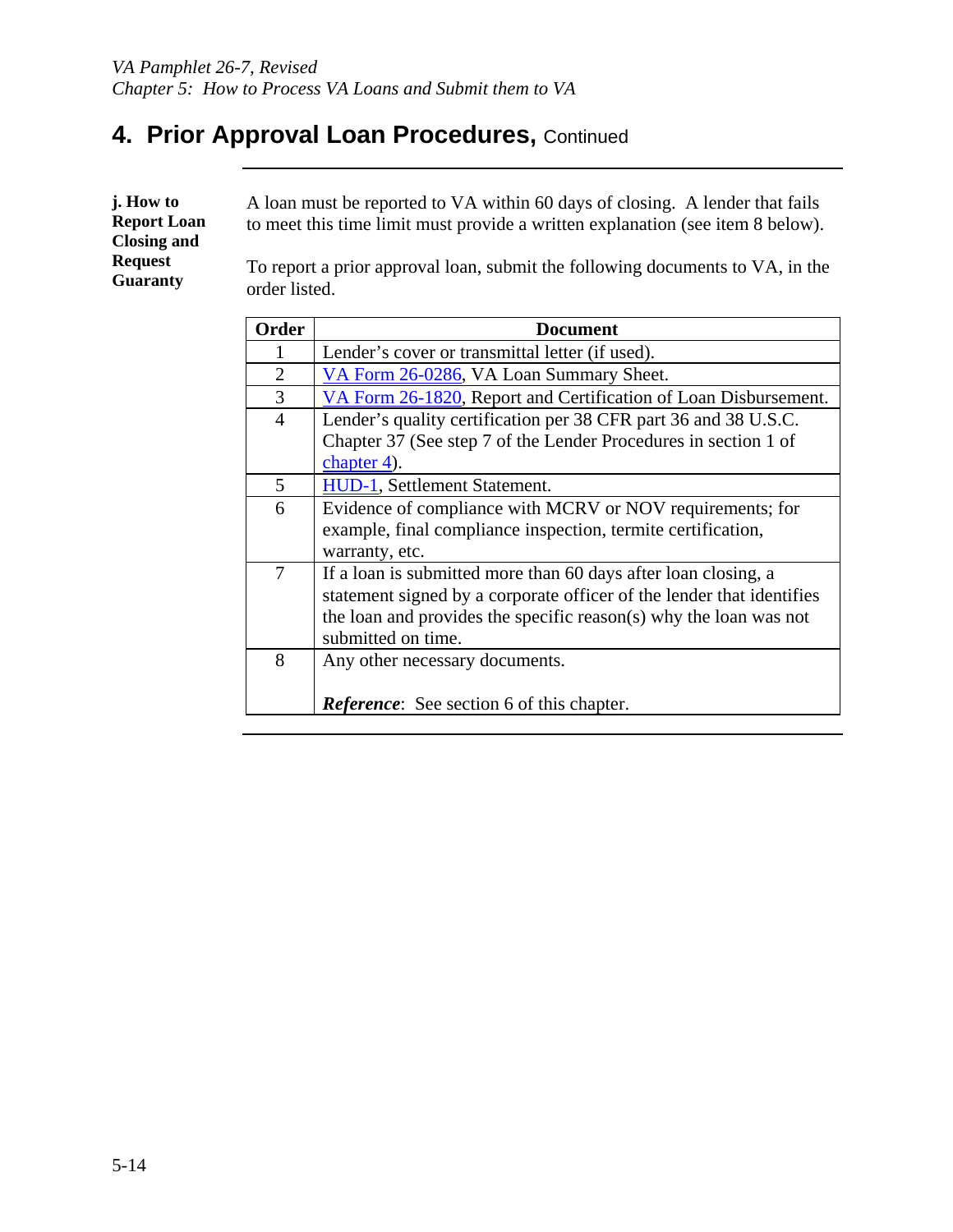# **5. Automatically Closed Loan Procedures**

| <b>Change Date</b>                             | March 23, 2012, Change 17<br>• Subtopic b, step 8 has been updated to note VA Form 26-8937 is not<br>required if a COE already shows funding fee exempt status and amount of<br>compensation received.<br>• Subtopic b, step 9 has been modified to note lenders must provide required<br>itemizations of title fees, origination charges, and credits.<br>• Subtopic b, former item 12, Interest Rate and Discount Disclosure<br>Statement has been removed, as it is no longer required.<br>• This section has been updated to make minor grammatical edits.                                                                                                                                                                                                                                                                                                                                                                                                                                                                                                                                                                                           |
|------------------------------------------------|----------------------------------------------------------------------------------------------------------------------------------------------------------------------------------------------------------------------------------------------------------------------------------------------------------------------------------------------------------------------------------------------------------------------------------------------------------------------------------------------------------------------------------------------------------------------------------------------------------------------------------------------------------------------------------------------------------------------------------------------------------------------------------------------------------------------------------------------------------------------------------------------------------------------------------------------------------------------------------------------------------------------------------------------------------------------------------------------------------------------------------------------------------|
| a. How to<br><b>Request</b><br><b>Guaranty</b> | Loan Guaranty Certificate (LGC) is the lender's record that VA has<br>guaranteed the loan. See section 11 of chapter 3 for an explanation of what<br>evidence of guaranty means to the lender.<br>Lenders are strongly encouraged to use VA's web-based Loan Guaranty<br>system, WebLGY (available through the VA Information Portal) to obtain<br>electronic LGCs. This system enables participating lenders to electronically<br>submit a loan to VA for guaranty.<br>Lenders benefit from this type of processing in many ways, including:<br>• Almost immediate receipt of the LGC.<br>• No need to mail loan documents to VA (unless selected for an audit<br>review).<br>• Ability to submit loans for guaranty virtually anytime.<br>• No need to complete VA Form 26-0286, VA Loan Summary Sheet.<br>• Ability to deliver final documents to investors quickly, enabling investors to<br>purchase pool loans faster, which reduces costs of carrying the loan.<br><i>Note:</i> Lenders must ensure that all required documents listed in subsection b<br>below are retained and available to submit to VA for possible future audit<br>requests. |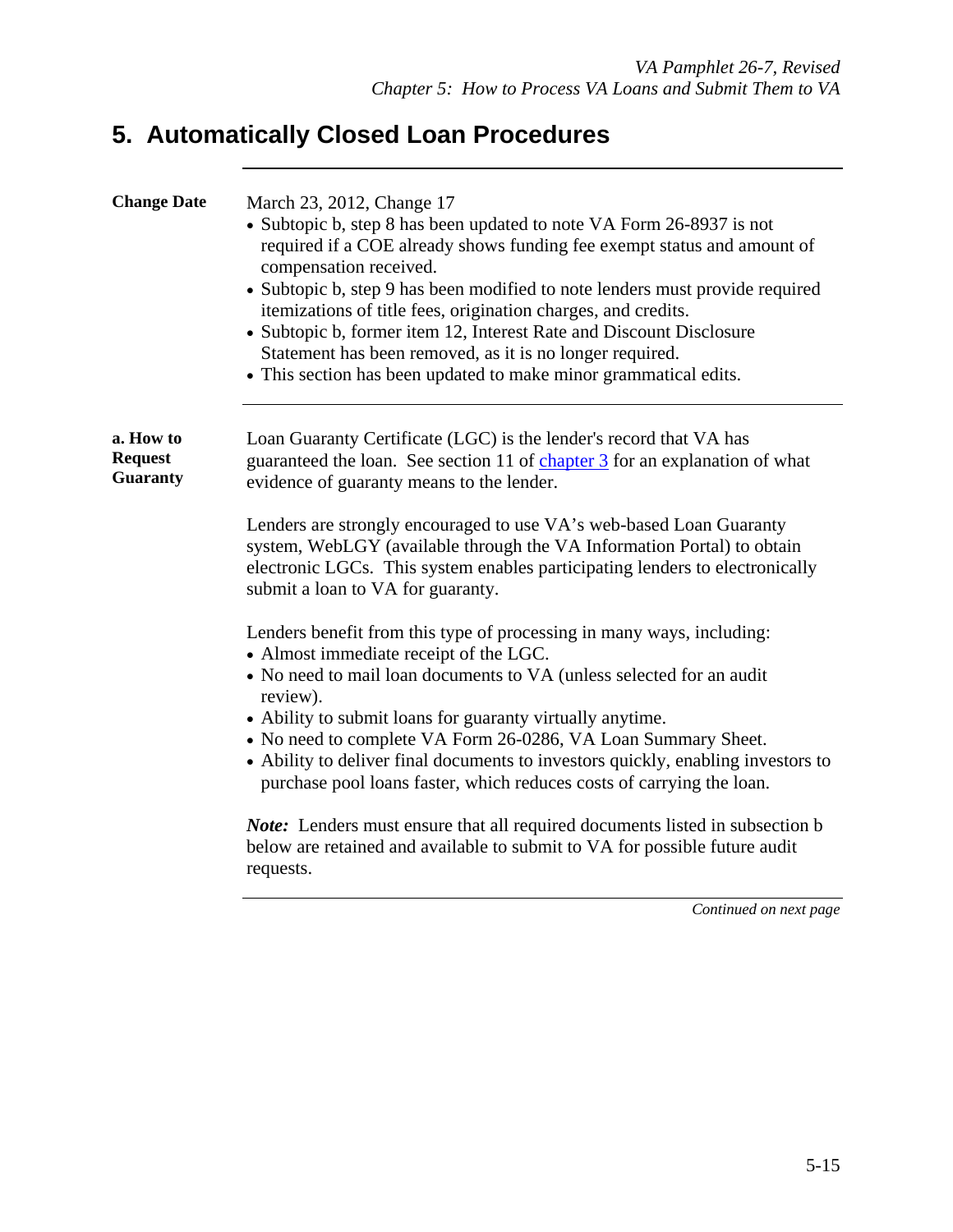## **5. Automatically Closed Loan Procedures, Continued**

| a. How to<br><b>Request</b><br><b>Guaranty</b><br>(continued) | If a lender is unable to obtain an electronic LGC, the following documents<br>should be submitted to VA, in the order listed. VA will then issue the LGC or<br>notify the lender of additional information needed for LGC issuance. |                                                                 |  |
|---------------------------------------------------------------|-------------------------------------------------------------------------------------------------------------------------------------------------------------------------------------------------------------------------------------|-----------------------------------------------------------------|--|
|                                                               | Order                                                                                                                                                                                                                               | <b>Document</b>                                                 |  |
|                                                               |                                                                                                                                                                                                                                     | VA Form 26-0286, VA Loan Summary Sheet.                         |  |
|                                                               | 2                                                                                                                                                                                                                                   | COE.                                                            |  |
|                                                               | 3                                                                                                                                                                                                                                   | NOV or copy of the MCRV with the home model and any selected    |  |
|                                                               |                                                                                                                                                                                                                                     | options highlighted.                                            |  |
|                                                               |                                                                                                                                                                                                                                     | VA Form 26-1820. Report and Certification of Loan Disbursement. |  |

| 5 | HUD-1, Settlement Statement.                                             |
|---|--------------------------------------------------------------------------|
| 6 | Name, mailing address, and e-mail address to be used in requesting       |
|   | file for full review or post audit.                                      |
|   | If a loan is submitted more than 60 days after loan closing, a           |
|   | statement signed by a corporate officer of the lender which identifies   |
|   | the loan, provides the specific reasons for late reporting and certifies |
|   | that the loan is current. This statement must be submitted with any      |
|   | late request for issuance of a LGC.                                      |

#### **b. Full Review Procedures**  Lenders will be notified, either immediately by the web-based system or in writing by VA offices, when a loan has been selected for full review. Lenders must forward the complete loan file to the appropriate VA office within 15 days of receiving notification from VA.

*Note:* If VA finds significant deficiencies in a loan submission, the lender will be notified.

The following documents should be submitted when a full review notification has been received:

| Order | <b>Document</b>                                 |
|-------|-------------------------------------------------|
|       | Lender's cover or transmittal letter (if used). |
|       | VA Form 26-0286, VA Loan Summary Sheet.         |
|       | COE.                                            |
|       | VA Form 26-6393, Loan Analysis.                 |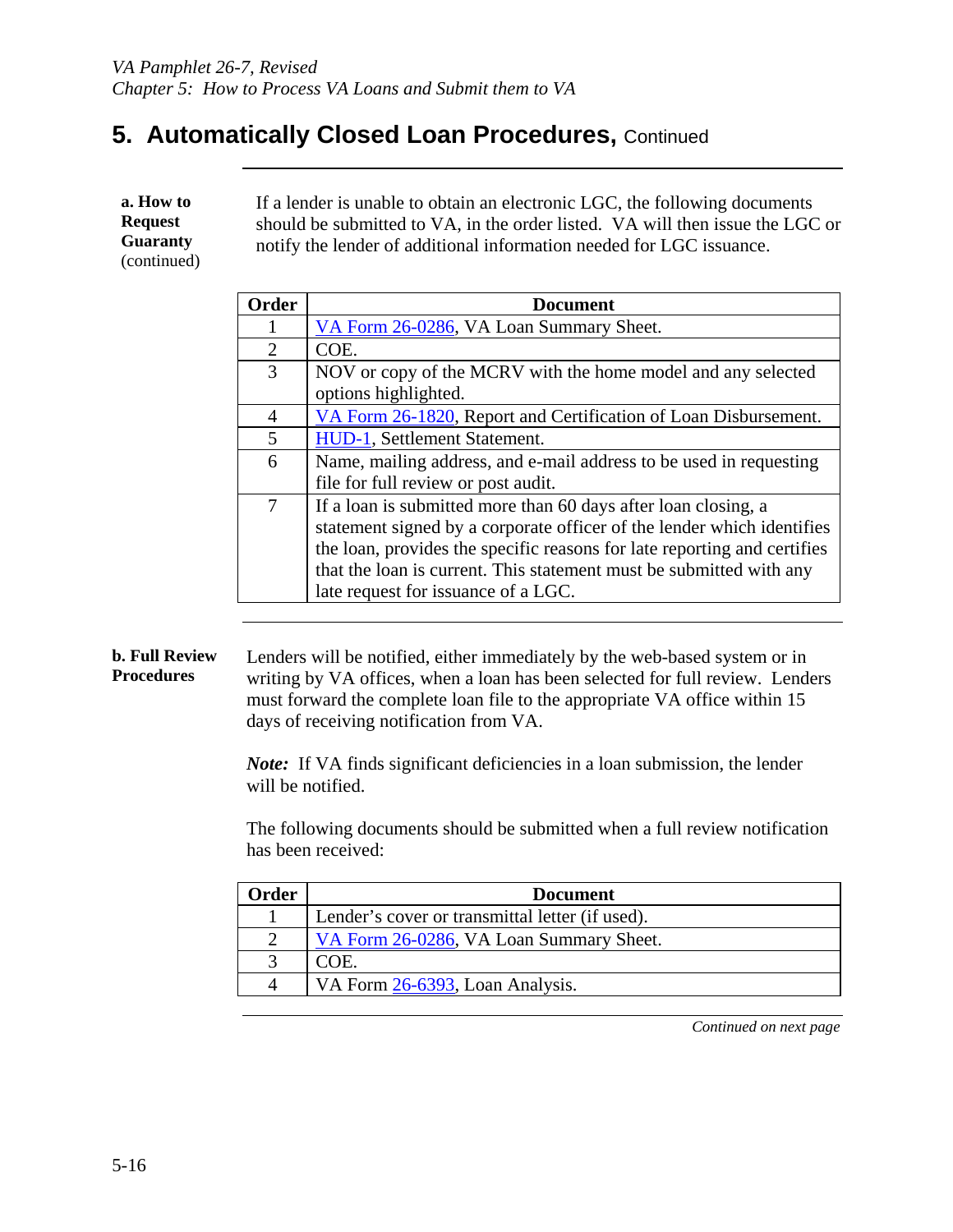# **5. Automatically Closed Loan Procedures, Continued**

| <b>b. Full Review</b>            |                |                                                                          |
|----------------------------------|----------------|--------------------------------------------------------------------------|
| <b>Procedures</b><br>(continued) |                |                                                                          |
|                                  | Order          | <b>Document</b>                                                          |
|                                  | 5              | For Automated Underwriting cases: Feedback Certificate and               |
|                                  |                | underwriter's certification (acceptable variations on the                |
|                                  |                | documentation required in items 17, 18, and 19 below, and the            |
|                                  |                | underwriter's certification, are explained in section 8 of chapter 4).   |
|                                  | 6              | VA Form 26-1820, Report and Certification of Loan Disbursement.          |
|                                  | $\overline{7}$ | Lender's quality certification per 38 CFR part 36 and 38 U.S.C.          |
|                                  |                | Chapter 37 (See step 7 of the Lender Procedures in section 1 of          |
|                                  |                | chapter $4$ ).                                                           |
|                                  | 8              | VA Form 26-8937, Verification of VA Benefits if required. If             |
|                                  |                | information on exempt status and amount of compensation received         |
|                                  |                | is on COE, this form may not be necessary.                               |
|                                  | 9              | <b>HUD-1</b> , Settlement Statement and any required attachments         |
|                                  |                | itemizing charges (origination fees, title fees, credits, etc.)          |
|                                  | 10             | Evidence of compliance with MCRV or NOV requirements; such as,           |
|                                  |                | final compliance inspection, termite certification, and/or warranty.     |
|                                  | 11             | If a loan is submitted more than 60 days after loan closing, a           |
|                                  |                | statement signed by a corporate officer of the lender which identifies   |
|                                  |                | the loan, provides the specific reasons for late reporting and certifies |
|                                  |                | that the loan is current. This statement must be submitted with any      |
|                                  |                | late request for issuance of a LGC.                                      |
|                                  | 12             | VA Form 26-0592, Counseling Checklist for Military Homebuyers,           |
|                                  |                | if applicant is on active duty.                                          |
|                                  | 13             | URLA with revised VA Form 26-1802a, HUD/VA Addendum to                   |
|                                  |                | URLA.                                                                    |
|                                  |                |                                                                          |
|                                  |                | • These forms may be signed and dated anytime from the date of           |
|                                  |                | initial application to the date of loan closing.                         |
|                                  |                | • These forms must be properly completed and legible, but do not         |
|                                  |                | have to be typed.                                                        |
|                                  | 14             | All original credit reports obtained in connection with the loan and     |
|                                  |                | any related documentation.                                               |
|                                  | 15             | VA Form 26-8497, Request for Verification of Employment, and             |
|                                  |                | other verifications of income such as pay stubs and tax returns.         |
|                                  |                | <b>Reference:</b> See section 2 of chapter 4.                            |
|                                  | 16             | VA Form 26-8497a, Request for Verification of Deposit, and other         |
|                                  |                | related documents (Alternative documentation: Original or certified      |
|                                  |                | true copies of last two bank statements).                                |
|                                  | 17             | Purchase/earnest money contracts.                                        |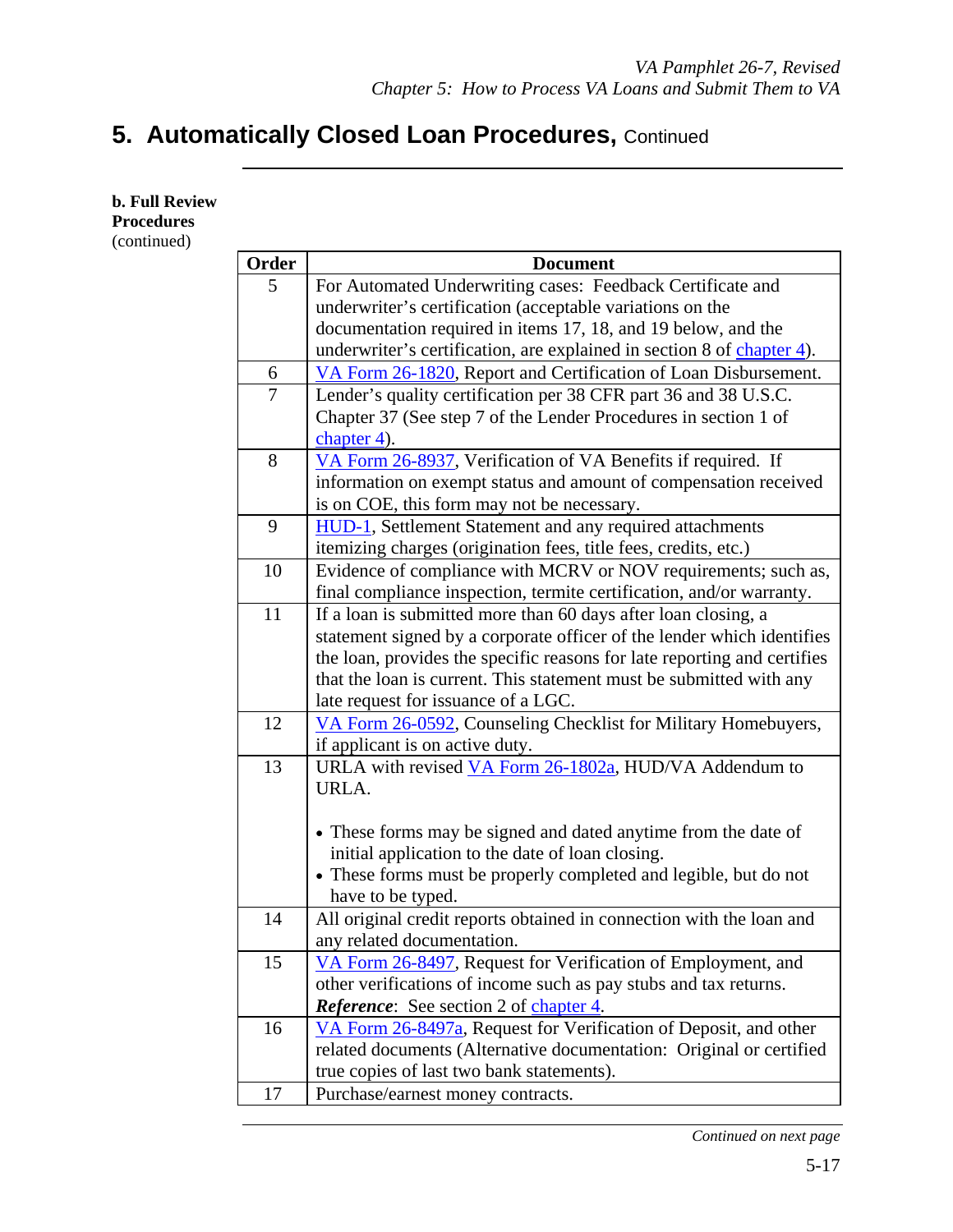# **5. Automatically Closed Loan Procedures,** Continued

**b. Full Review Procedures**  (continued)

| <b>Order</b> | <b>Document</b>                                                              |
|--------------|------------------------------------------------------------------------------|
| 18           | • Lender Appraisal Processing Program (LAPP) NOV and any                     |
|              | special requirements or conditions applicable to the property.               |
|              | • VA Form 26-1843a, Master Certificate of Reasonable Value                   |
|              | (MCRV), with any applicable endorsements and/or change orders.               |
|              |                                                                              |
|              | Highlight to show lot and block identification, house type valuation,        |
|              | and optional equipment applicable to veteran's purchase.                     |
| 19           | The original Freddie Mac Form 70/Fannie Mae Form 1004, Uniform               |
|              | Residential Appraisal Report (URAR), including all addendums,                |
|              | photographs and any document(s) revising or correcting the fee               |
|              | appraiser's original URAR.                                                   |
|              |                                                                              |
|              | <i>Note</i> : The URAR and attending information is <b>not</b> required when |
|              | VA Form 26-1843a, MCRV, is submitted.                                        |
| 20           | Any other necessary documents.                                               |
|              | <b>Reference:</b> See section 6 of this chapter.                             |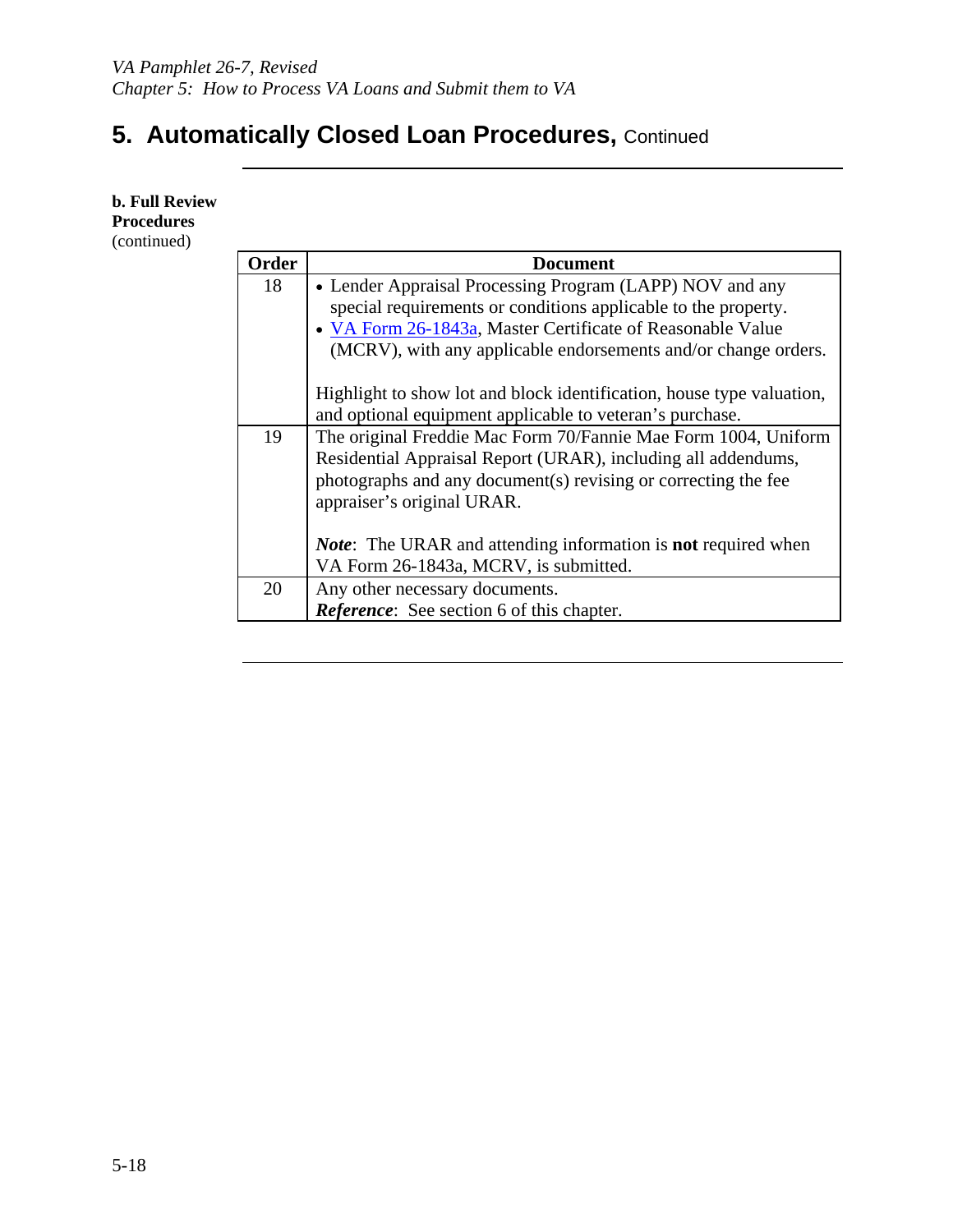# **6. Submit "Other Necessary Documents"**

| <b>Change Date</b>                                                                      | March 23, 2012, Change 17                                                                                                                                                                                         | This section has been updated to make minor grammatical edits.               |  |
|-----------------------------------------------------------------------------------------|-------------------------------------------------------------------------------------------------------------------------------------------------------------------------------------------------------------------|------------------------------------------------------------------------------|--|
| a. What are<br><b>Other</b><br><b>Necessary</b>                                         | are either:                                                                                                                                                                                                       | Other necessary documents are verifications, explanations, forms, etc., that |  |
| Documents?                                                                              | • Required by VA under certain circumstances, or<br>• Necessary to clarify some aspect of the loan or the borrower's<br>qualifications. (For example, lender and/or borrower explanations for<br>adverse credit.) |                                                                              |  |
| b.<br><b>Circumstances</b><br><b>Requiring</b><br><b>Additional</b><br><b>Documents</b> | The table below provides some of the circumstances for which VA requires<br>specific additional documentation to be submitted with the loan closing<br>package.                                                   |                                                                              |  |
|                                                                                         | <b>Circumstances</b><br><b>Required Documentation</b>                                                                                                                                                             |                                                                              |  |
|                                                                                         | Loan includes funds for                                                                                                                                                                                           | <b>Improvements of \$3,000 to \$6,000:</b>                                   |  |
|                                                                                         | energy efficiency                                                                                                                                                                                                 | Documentation of the lender's determination that                             |  |
|                                                                                         | improvements.                                                                                                                                                                                                     | the increase in monthly mortgage payments does                               |  |
|                                                                                         |                                                                                                                                                                                                                   | not exceed the likely reduction in monthly utility<br>costs.                 |  |
|                                                                                         |                                                                                                                                                                                                                   | Improvements up to \$6,000:                                                  |  |
|                                                                                         |                                                                                                                                                                                                                   | Evidence of the cost of improvements such as a                               |  |
|                                                                                         |                                                                                                                                                                                                                   | copy of the bid(s) or contract itemizing the<br>improvements and their cost. |  |
|                                                                                         |                                                                                                                                                                                                                   | <b>Improvements over \$6,000:</b>                                            |  |
|                                                                                         |                                                                                                                                                                                                                   | Documentation of VA's valuation of the energy<br>efficiency improvements.    |  |

*Reference*: See section 3 of chapter 7 for details, including special provisions for IRRRLs.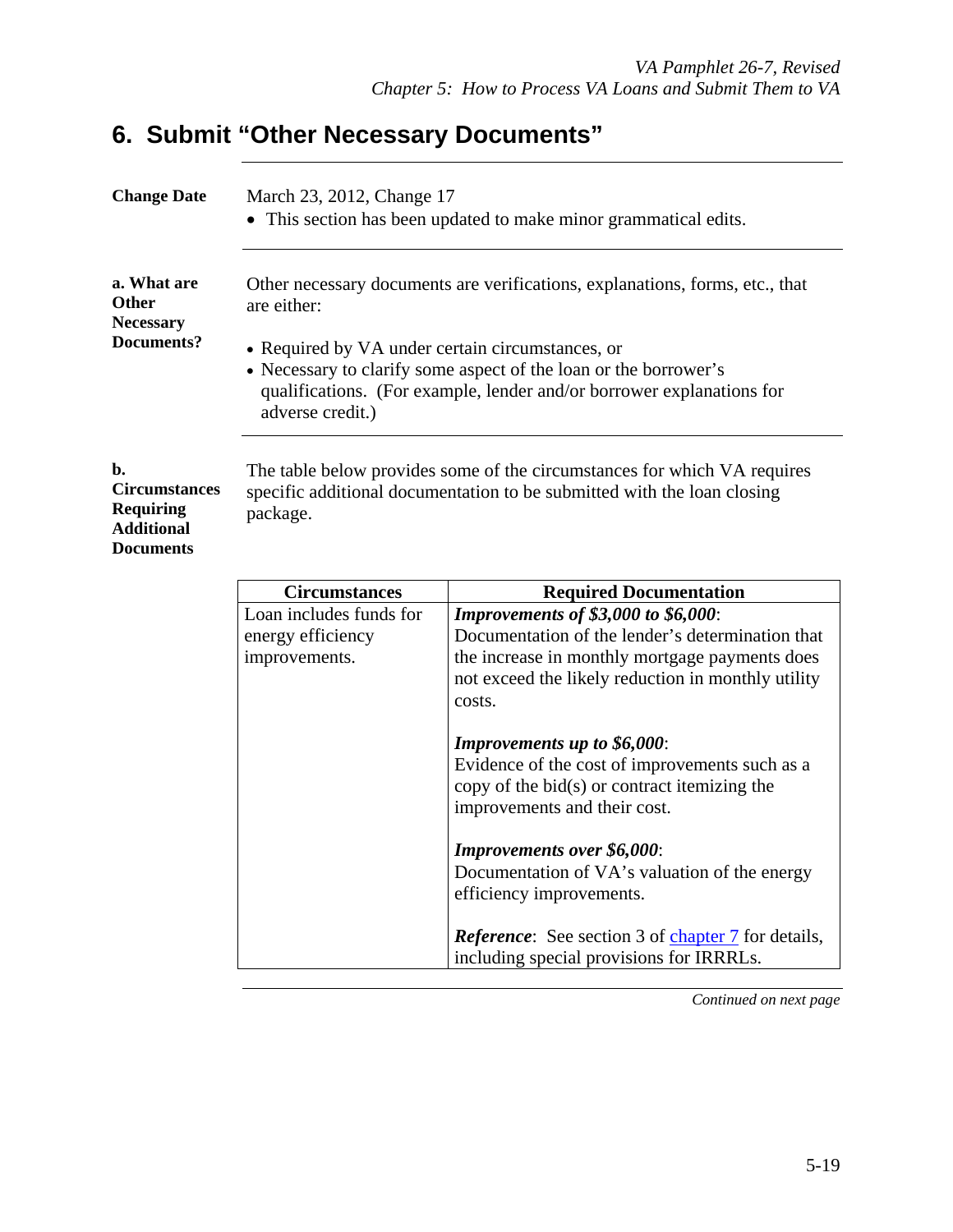# **6. Submit "Other Necessary Documents", Continued**

| <b>Circumstances</b>                                                                                                                                                 | <b>Required Documentation</b>                                                                                                                                                                                                             |
|----------------------------------------------------------------------------------------------------------------------------------------------------------------------|-------------------------------------------------------------------------------------------------------------------------------------------------------------------------------------------------------------------------------------------|
| Postponed completion of                                                                                                                                              | VA Form 26-1849, Escrow Agreement for                                                                                                                                                                                                     |
| exterior improvements.                                                                                                                                               | Postponed Exterior Onsite Improvements.                                                                                                                                                                                                   |
|                                                                                                                                                                      | <b>Reference:</b> See section 9 of chapter 9.                                                                                                                                                                                             |
| Loan involves use of an<br>attorney in fact.                                                                                                                         | Power of attorney requirements as described in<br>section 7 of chapter 9, including written evidence of<br>the veteran's consent to the specific transaction,<br>plus the lender certification found under the<br>"Requirements" heading. |
| Veteran intended to sell<br>property on which he/she<br>has an existing VA loan<br>prior to closing on the<br>new VA loan, in order to<br>have entitlement restored. | • A completed VA Form 26-1880, Request for a<br>Certificate of Eligibility, and<br>• Evidence that the veteran has sold the property<br>and either<br>- evidence that the veteran has fully repaid the<br>prior loan, or                  |
|                                                                                                                                                                      | Note: A HUD-1, Settlement Statement,<br>clearly showing sale of the property by the<br>veteran and pay-off of the prior VA loan,<br>satisfies this requirement.<br>- documentation that the veteran can be released                       |
|                                                                                                                                                                      | from liability and the assumer meets the<br>requirements for substitution of entitlement.                                                                                                                                                 |
| Veteran intended to sell<br>property in order to have<br>sufficient income and/or<br>assets to qualify for the                                                       | Lender's certification that the sale of the veteran's<br>property has been completed and the proceeds<br>disbursed.                                                                                                                       |
| loan.                                                                                                                                                                | • <i>Note</i> : The lender's certification must be based on<br>examination of a <b>HUD-1</b> , Settlement Statement,<br>or other appropriate documentation of the<br>transaction.                                                         |

#### **b. Circumstances Requiring Additional Documents** (continued)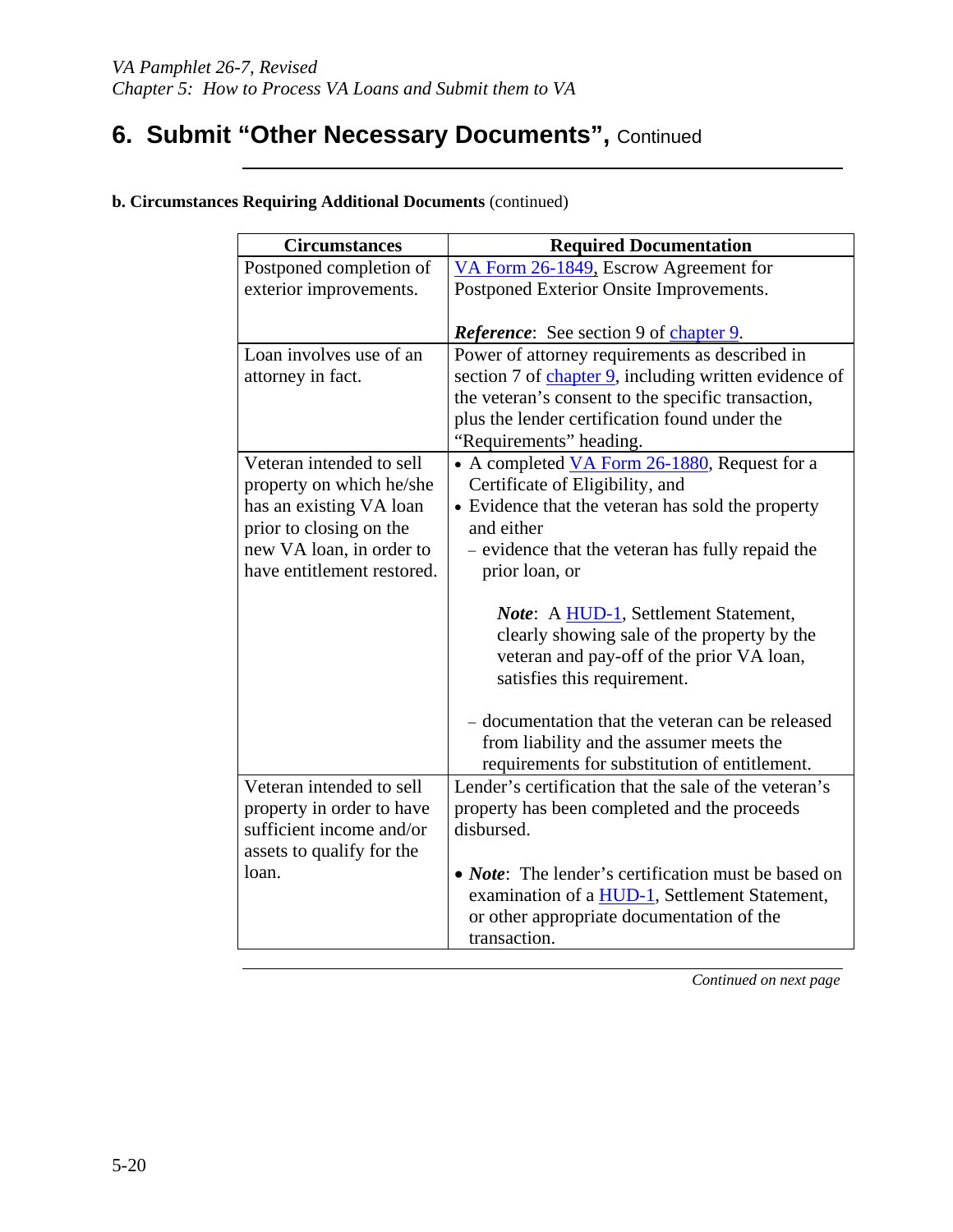# **6. Submit "Other Necessary Documents", Continued**

|  | <b>b. Circumstances Requiring Additional Documents (continued)</b> |  |
|--|--------------------------------------------------------------------|--|
|  |                                                                    |  |

| <b>Circumstances</b>                   | <b>Required Documentation</b>                                                                |
|----------------------------------------|----------------------------------------------------------------------------------------------|
| Loan is to the unmarried               | The following affidavit obtained from the surviving                                          |
| surviving spouse of an                 | spouse at the time of loan closing:                                                          |
| eligible, deceased veteran.            |                                                                                              |
|                                        | "I, ________, being first duly sworn, on oath, say,                                          |
|                                        | that, on the $\_\$ day of $\_\_\_\_$ , 2 $\_\_\_\$ (insert date loan                         |
|                                        | was closed), I am (was) the unmarried surviving                                              |
|                                        |                                                                                              |
|                                        | for the express purpose of inducing ________ to<br>make a loan to me and/or for inducing the |
|                                        | Department of Veterans Affairs to guarantee or                                               |
|                                        | insure such loan, knowing that it is a criminal                                              |
|                                        | offense to make a false statement for this purpose;                                          |
|                                        | and that the above and foregoing is true and                                                 |
|                                        | correct."                                                                                    |
|                                        |                                                                                              |
|                                        | Notary's jurat Signature of surviving spouse                                                 |
| Loan is to the spouse of a             | Documentation that, at the time of loan closing, the                                         |
| MIA/POW.                               | lender asked the applicant and the applicant                                                 |
|                                        | provided verbal assurance that:                                                              |
|                                        | • No official notice of any change in the                                                    |
|                                        | servicemember's status had been received, and                                                |
|                                        | • Applicant was still the spouse of the                                                      |
|                                        | servicemember.                                                                               |
| Supplemental loan for                  | See "Procedures" in section 5 of chapter 7.                                                  |
| home improvements.                     |                                                                                              |
| <b>Graduated Payment</b>               | Veteran's statement acknowledging payment                                                    |
| Mortgage (GPM).                        | increases.                                                                                   |
|                                        |                                                                                              |
|                                        | <i>Reference</i> : See section 7 of chapter 7.                                               |
| Restrictions exist on the              | Veteran's written consent to the restrictions                                                |
| purchase or resale of the              | (obtained at the time of loan application).                                                  |
| property the veteran is<br>purchasing. | <i>Reference</i> : See section 2 of chapter 9.                                               |
|                                        |                                                                                              |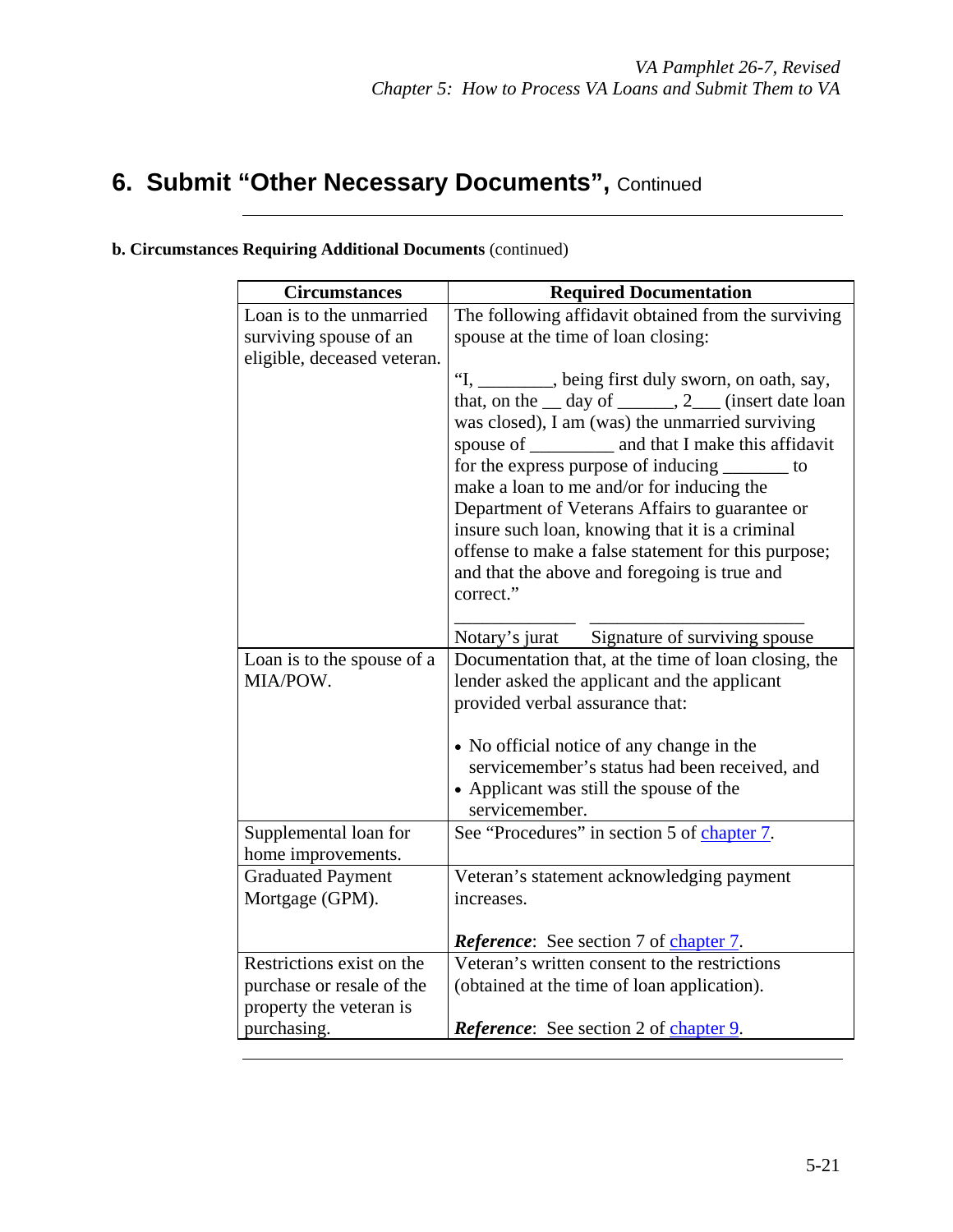# **7. Processing Loan Assumptions**

| <b>Change Date</b>                                              | March 23, 2012, Change 17<br>• This section is added to provide guidance for processing loan assumptions.                                                                                                                                                                                                                                                                                                                                                                                                                                                                 |
|-----------------------------------------------------------------|---------------------------------------------------------------------------------------------------------------------------------------------------------------------------------------------------------------------------------------------------------------------------------------------------------------------------------------------------------------------------------------------------------------------------------------------------------------------------------------------------------------------------------------------------------------------------|
| a. General<br><b>Information</b>                                | Under certain circumstances, properties that are security for VA-guaranteed<br>loans may be sold even though the loans are not paid in full. Borrowers who<br>sell their properties under these conditions remain liable to VA for any loss<br>that may occur as a result of a future default and subsequent claim payment,<br>unless the property is sold to a creditworthy purchaser who agrees to assume<br>the payment obligation.                                                                                                                                    |
| b. Who can<br>process loan<br>assumptions?                      | While procedures for processing requests for assumption approvals<br>previously depended on the date of loan (commitment made on or after March<br>1, 1988), the new VA Loan Electronic Reporting Interface (VALERI)<br>regulations authorize loan holders or servicers with automatic authority to<br>determine creditworthiness on all assumption approval requests processed by<br>their servicers.                                                                                                                                                                    |
| c. Servicers<br>with Automatic<br><b>Authority</b>              | Servicers with automatic authority are authorized to process and determine<br>creditworthiness on assumption approval requests on behalf of VA. Servicers<br>must follow VA underwriting guidelines (VA Lender's Handbook, chapter 4)<br>when processing and determining creditworthiness on these cases.<br>Servicers must notify VA electronically of authorized ownership transfers and<br>approved releases of liability. For additional information on the new<br>reporting process, refer to http://www.benefits.va.gov/homeloans/valeri.asp.                       |
| d. Servicers<br>without<br><b>Automatic</b><br><b>Authority</b> | Servicers without automatic authority that are servicing loans for holders with<br>automatic authority must advise the holders of any assumption approval<br>requests, and the holders will be responsible for determining creditworthiness.<br>When neither the servicer nor the holder has automatic authority, the servicer<br>must develop a complete credit package and submit it, along with a copy of<br>the purchase contract and the status of the loan to the Loan Production section<br>at the VA Regional Loan Center (RLC) of jurisdiction for underwriting. |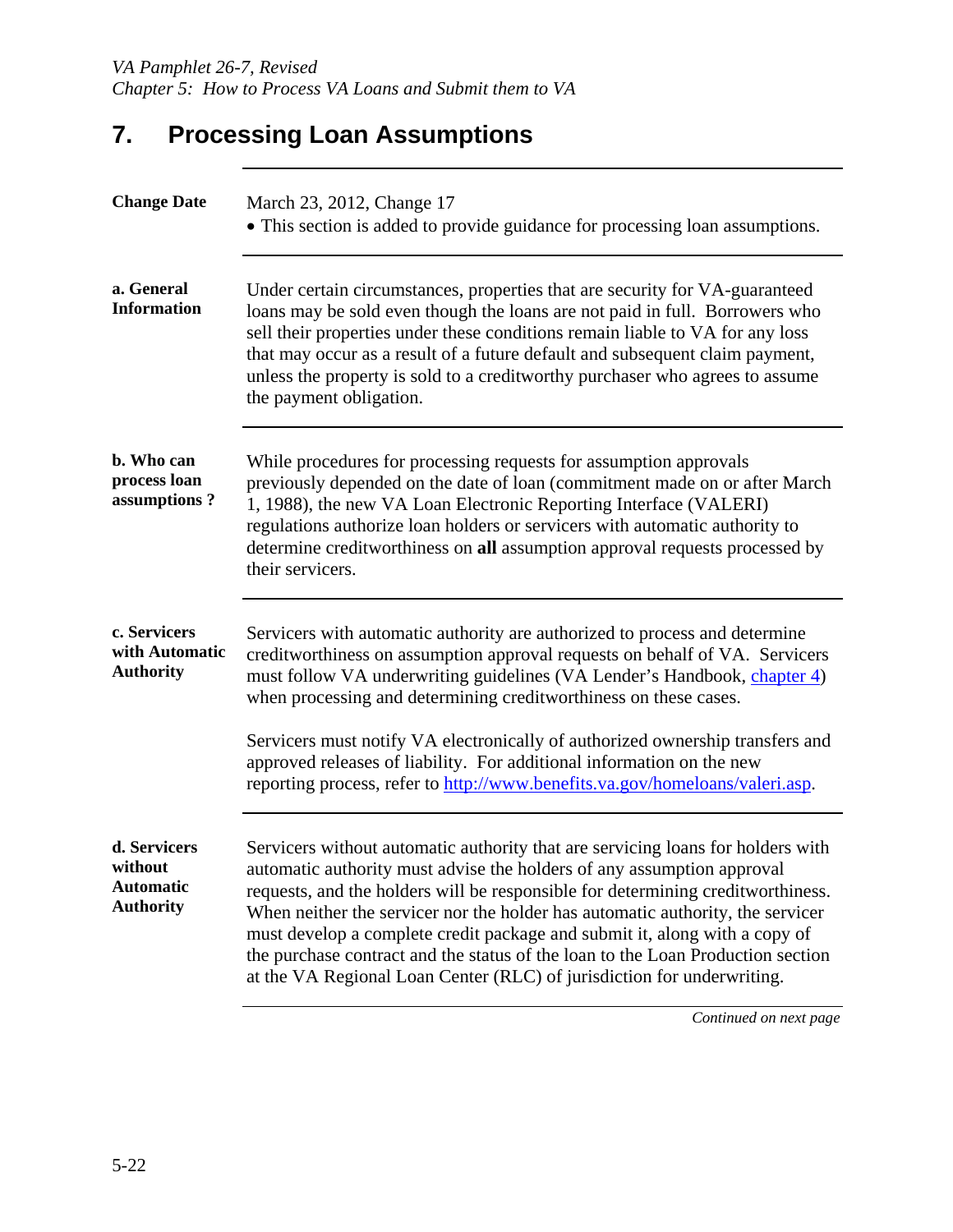| e. Review<br><b>Procedures</b>     | Transfers of ownership on properties securing loans for which commitments<br>were made on or after March 1, 1988, must have the prior approval of the<br>loan holder or its authorized servicing agent if either of them have automatic<br>authority. If neither the holder nor the servicer has automatic authority, the<br>servicer must submit a credit package to VA for underwriting. The following<br>subparagraphs describe processing details. A seller must apply for approval<br>of the transfer prior to completing the sale. Servicers and holders with<br>automatic authority must examine the application to assess compliance with<br>the provisions of 38 U.S.C. 3714. VA will make the determination in a case<br>where neither the servicer nor the holder has automatic authority, following<br>receipt of a complete application package from the servicer. |  |
|------------------------------------|---------------------------------------------------------------------------------------------------------------------------------------------------------------------------------------------------------------------------------------------------------------------------------------------------------------------------------------------------------------------------------------------------------------------------------------------------------------------------------------------------------------------------------------------------------------------------------------------------------------------------------------------------------------------------------------------------------------------------------------------------------------------------------------------------------------------------------------------------------------------------------|--|
| f. Approval<br><b>Requirements</b> | To approve the transfer of ownership:                                                                                                                                                                                                                                                                                                                                                                                                                                                                                                                                                                                                                                                                                                                                                                                                                                           |  |
|                                    | The loan must be current or will be brought current at the closing of<br>$\bullet$                                                                                                                                                                                                                                                                                                                                                                                                                                                                                                                                                                                                                                                                                                                                                                                              |  |
|                                    | the sales transaction,<br>The prospective purchaser of the property is creditworthy, as<br>$\bullet$<br>determined in accordance with 38 CFR 36.4840 and VA Pamphlet<br>26-7, Lenders Handbook, and<br>The prospective purchaser has agreed to assume all of the loan<br>$\bullet$<br>obligations, including the obligation to indemnify VA if a claim is<br>paid.                                                                                                                                                                                                                                                                                                                                                                                                                                                                                                              |  |
|                                    | A processing fee may be collected in advance, including a reasonable<br>estimate for the cost of the credit report. The maximum fee for processing a<br>request for assumption approval and changing the loan records is the lesser<br>of:                                                                                                                                                                                                                                                                                                                                                                                                                                                                                                                                                                                                                                      |  |
|                                    | Automatic authority $-$ \$300 plus the actual cost of a credit report;<br><b>or</b><br>No automatic authority $-$ \$250 plus the actual cost of a credit<br>report; or<br>Any maximum prescribed by applicable state law.                                                                                                                                                                                                                                                                                                                                                                                                                                                                                                                                                                                                                                                       |  |
|                                    | <i>Note:</i> VA does not specifically regulate when the processing fee may be<br>assessed. However, when the processing fee is collected prior to signing the<br>sales contract, the portion of the fee attributable to changing the servicer's<br>records (usually \$50) must be returned to the seller if the application is denied<br>or the process is not completed. Therefore, VA recommends that the<br>processing charge accompany the complete package.                                                                                                                                                                                                                                                                                                                                                                                                                |  |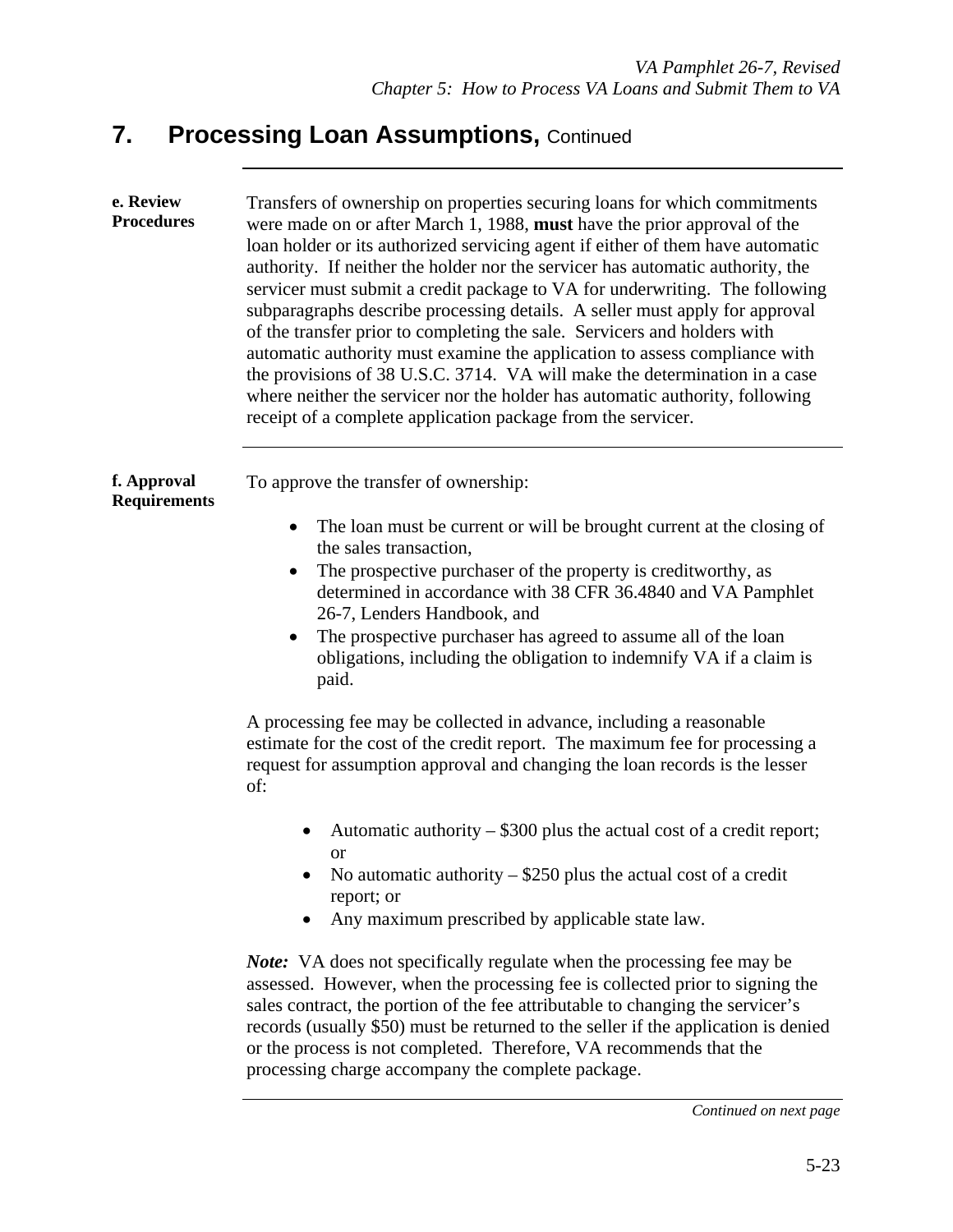| g. Processing<br><b>Time</b><br><b>Guidelines</b> | <b>Automatic Authority:</b> Servicers or holders with automatic authority must<br>complete the examination and notify the seller of the decision within 30 days<br>after receiving a complete ownership transfer approval application package.                                                  |  |  |
|---------------------------------------------------|-------------------------------------------------------------------------------------------------------------------------------------------------------------------------------------------------------------------------------------------------------------------------------------------------|--|--|
|                                                   | <b>Without Automatic Authority: Servicers without automatic authority</b><br>(where the holder also does not have automatic authority) must submit<br>documents to VA within 21 days after receiving a complete application<br>package.                                                         |  |  |
|                                                   | <b>VA Review:</b> VA has 14 days to complete its underwriting review and notify<br>the servicer of its decision. Servicers have 7 days to notify all parties of VA's<br>decision.                                                                                                               |  |  |
|                                                   | Note: These time periods may be extended by the time lost if delays are<br>beyond the servicer's control, such as employers or financial institutions not<br>responding to requests for verification or follow-up requests.                                                                     |  |  |
| h. Decision<br><b>Notices</b>                     | <b>Approvals:</b> If the application for ownership transfer is approved, the servicer<br>must notify the seller and include instructions for the assumption of liability<br>by the purchaser, the amount of funding fee that must be paid, and<br>documentation needed to complete the process. |  |  |
|                                                   | <b>Disapprovals:</b> If the application is disapproved, the seller and purchaser must<br>be notified. The disapproval notice must include:                                                                                                                                                      |  |  |
|                                                   | The reason for the decision and a notice that the decision may be<br>appealed to VA within 30 days                                                                                                                                                                                              |  |  |
|                                                   | The VA address to which the appeal should be sent, which will be<br>the RLC that has jurisdiction over the state where the property is<br>located, and                                                                                                                                          |  |  |
|                                                   | If the application was disapproved for credit reasons, the purchaser<br>must be informed of the basis on which the adverse decision was<br>made in accordance with the Fair Credit Reporting Act.                                                                                               |  |  |
|                                                   | If the application remains disapproved after 45 days (to allow time for appeal<br>and review by VA), the \$50 fee for changing the account records, if<br>previously collected, must be refunded.                                                                                               |  |  |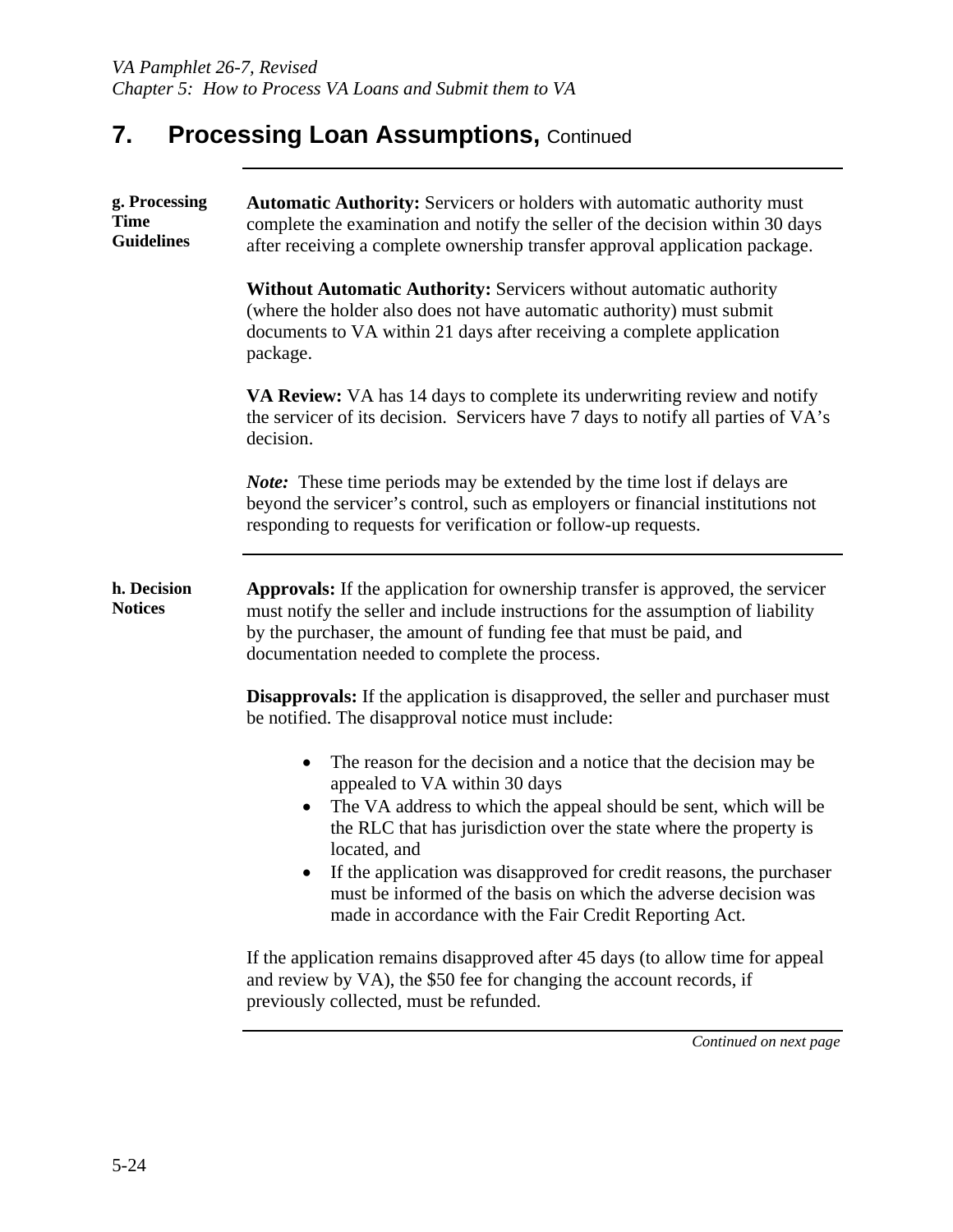**i. VA Appeals** The seller and purchaser may appeal a disapproval decision to VA within 30 days. When VA receives an appeal of a denied request, VA will request that the servicer send a copy of the application package used in making the decision. The loan package must be provided to VA within 7 days. Once received, VA will review and either approve the assumption on appeal or uphold the decision to deny the application. If the appeal is not approved, VA's notice will advise the seller of the right to request "special approval" within 15 days of receipt of the disapproval notice.

> **Special Approval:** Following appeal to VA, the seller may request special approval within 15 days of receipt of the disapproval notice. VA has 7 days from receipt of the seller's request to make this determination. If approved, VA will notify the servicer and seller that the assumption has been approved and that he or she will not be released from liability to VA.

VA's special approval does not release any obligor from liability. If an obligor is released without proper approval, VA may be released from further liability on the guaranty. VA may determine that special approval of the assumption is in the best interest of the Government if:

- The seller agrees to remain secondarily liable on the loan following assumption
- The seller is unable to otherwise continue payments on the loan, and
- Reasonable efforts have been made to find a creditworthy borrower for the property.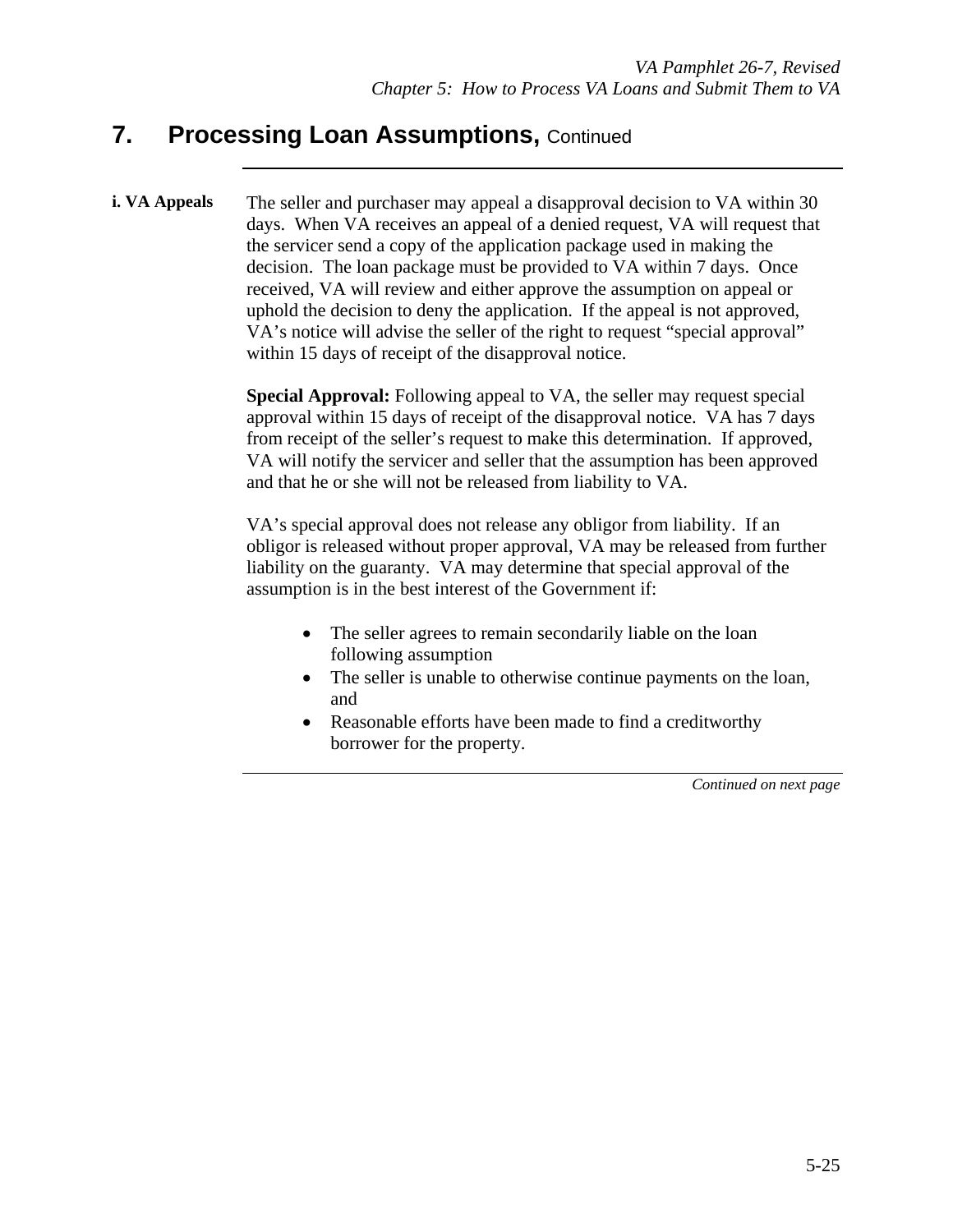- **j. Steps After Approval**  1. Assumption Clause: Once approved, the servicer will advise the seller that he or she may complete the transfer. The servicer must provide the seller with the exact language for the VA-approved assumption clause that must be included in the deed conveying the property to the purchaser. (In the past, RLCs have provided servicers with examples of assumption clauses that are both acceptable to VA and compliant with state and local requirements. This information will continue to be maintained at the regional level; servicers should contact the RLC of jurisdiction to obtain sample language/documents.) RLC information can be found at the following website: http://www.benefits.va.gov/homeloans/rlcweb.asp. The seller must return a copy of the recorded deed containing the assumption clause showing the date and place of recordation to the servicer. Once received, the servicer is responsible for reviewing the document to establish that it contains the approved assumption clause and recording data and that it has the legal effect intended.
	- 2. Agreement creating liability: If the seller and purchaser have satisfied all the requirements of 38 U.S.C. 3714(a)(1), but the seller has not produced a copy of a transfer deed containing an acceptable assumption clause, the servicer must prepare an "Agreement Creating Liability to Holder and to United States" to execute the release. The servicer will send three copies to the veteran with instructions for execution. (In the past, RLCs have provided servicers with examples of agreements that are both acceptable to VA and compliant with state and local requirements. This information will continue to be maintained at the regional level; servicers should contact the RLC of jurisdiction to obtain sample language/documents.) RLC contact information can be found at the following website: http://www.benefits.va.gov/homeloans/rlcweb.asp. The veteran must return all copies of the executed agreement to the servicer.

Once received, the servicer is responsible for reviewing the document to establish that it was properly completed and that it has the legal effect intended. The holder or its authorized servicing agent will then execute the release portion of the form. In those states where recording the assumption and/or the release instrument is necessary, the veteran may be asked to forward funds to pay recording fees.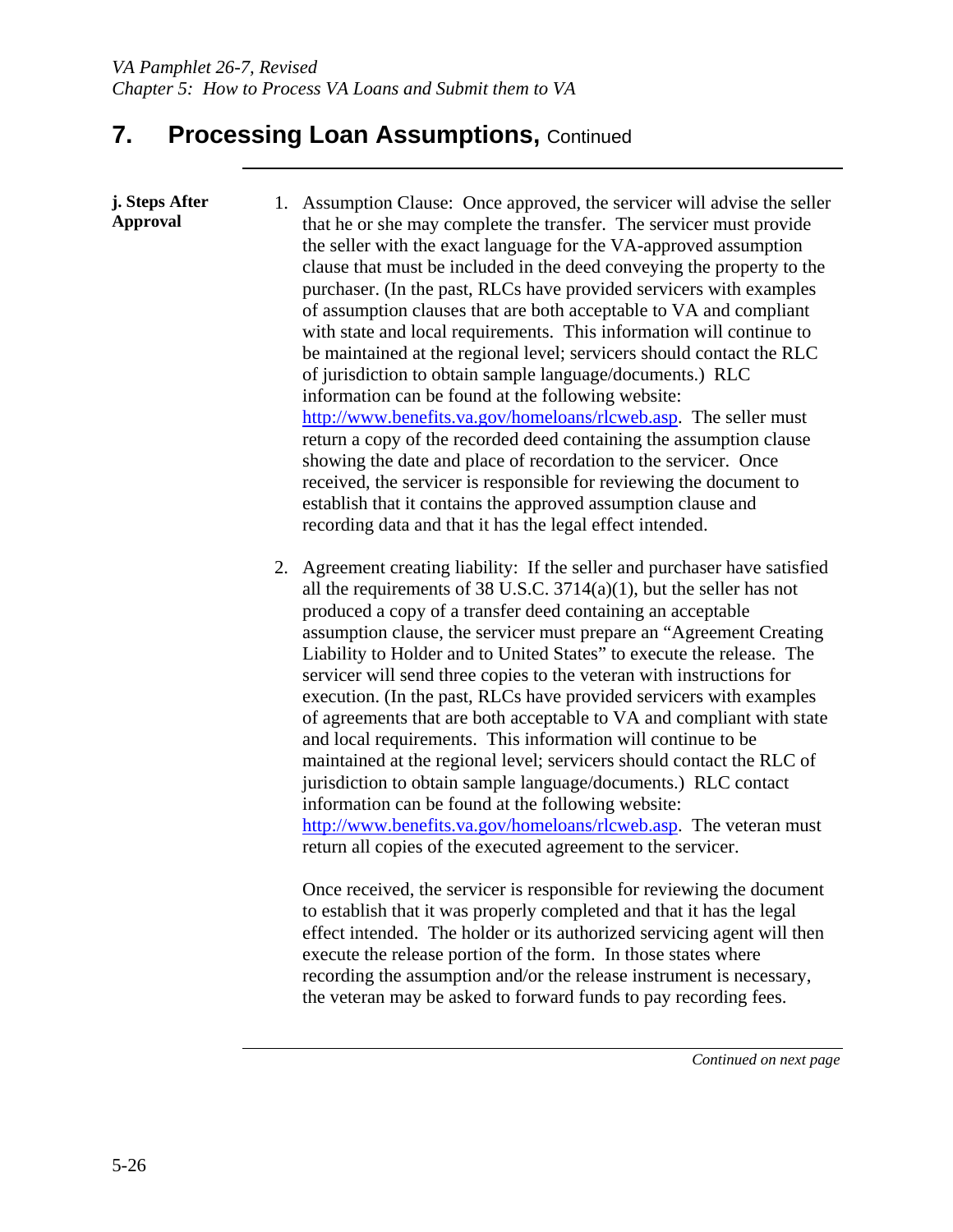| j. Steps After<br><b>Approval</b><br>(continued) | 3. Funding fee: At loan transfer, the transferee is required to pay a<br>funding fee to the servicer equal to one-half of one percent of the loan<br>balance as of the date of transfer. The fee must be paid to VA within<br>15 days of the date of assumption using the VA Funding Fee Payment<br>System – VA FFPS. Refer to VA Pamphlet 26-7, Lender's<br>Handbook, chapter 8 for more information on exemptions from the<br>funding fee, how to verify exemption status, and how and when to<br>send the funding fee to VA. Generally the following individuals are<br>exempt from paying the funding fee as an assumer: |
|--------------------------------------------------|------------------------------------------------------------------------------------------------------------------------------------------------------------------------------------------------------------------------------------------------------------------------------------------------------------------------------------------------------------------------------------------------------------------------------------------------------------------------------------------------------------------------------------------------------------------------------------------------------------------------------|
|                                                  |                                                                                                                                                                                                                                                                                                                                                                                                                                                                                                                                                                                                                              |

- A veteran receiving VA compensation for a service-connected disability.
- A veteran who, but for receipt of military retirement pay or active duty pay, would be entitled to receive compensation.
- A veteran who is rated eligible to receive compensation as a result of a pre-discharge disability examination and rating.
- A surviving spouse of a veteran who died in service or from a service-connected disability.
- 4. Notification to VA: Servicers must notify VA after ownership has been transferred and release of liability has been granted. Additional information can be found at: http://www.benefits.va.gov/homeloans/valeri.asp.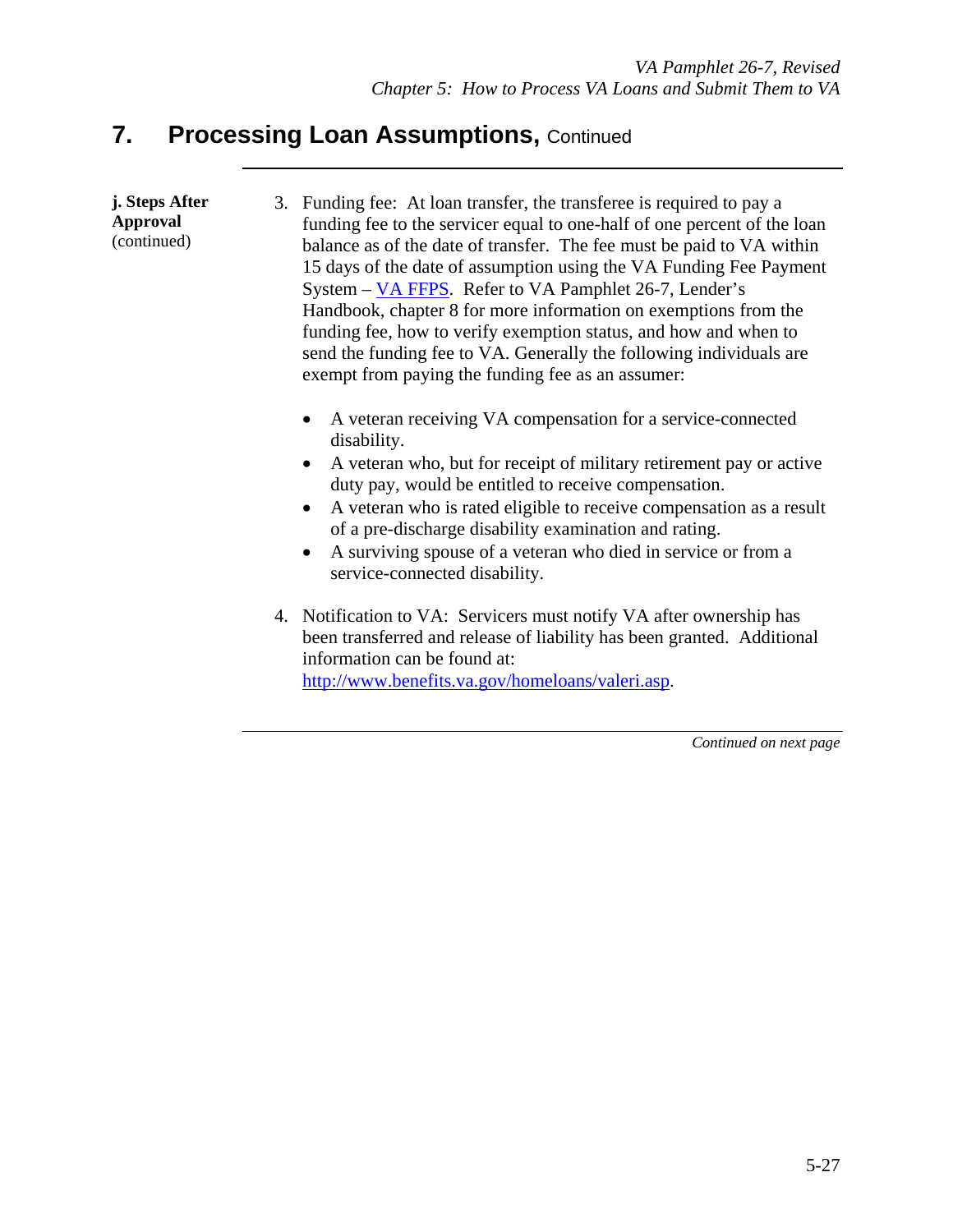**k. Assumptions without Prior Approval**  Servicers must notify VA (outside the VALERI system) within 60 days after learning of a transfer that did not receive prior approval by the servicer or VA. The notice must advise VA whether the servicer intends to exercise the option to immediately refer the case to foreclosure or to give the transferor and transferee the opportunity to apply for "retroactive approval" of the assumption. Upon learning of an unapproved transfer, the servicer may decide to demand immediate payment of the one-half of one percent VA funding fee and request a copy of the instrument of transfer to determine the liability of the purchaser.

> **Liability assumed:** The purchaser should be afforded an opportunity for retroactive approval of the transfer if:

- The purchaser pays the funding fee
- The purchaser has assumed all of the seller's obligations in the transfer deed
- The assumption language is legally binding, and
- It appears that the purchaser intends to satisfy those obligations.

**Liability not assumed:** If prior approval of a transfer was not obtained and the title was transferred "subject to" the mortgage or deed of trust, then the purchaser usually has no liability on the loan and no liability for the funding fee. In this instance, the purchaser may have no incentive to maintain the payments. It may still be advisable to extend the opportunity to apply for retroactive approval of the transfer, with the expectation that the purchaser will assume liability for repayment of the loan.

**Process for retroactive approval:** If the veteran and current owner will be permitted to apply for retroactive approval, the assumption process should be completed in the same manner as if the application had been received prior to the transfer. This includes the right of appeal to VA, if the request is denied. Should a purchaser fail to cooperate in the retroactive approval process, a servicer has the option of accelerating the loan. When making this decision, the servicer should consider the implications of state law when delaying acceleration as compared to the prospect of accelerating a current loan that has the potential for future timely payments. Any decision must be reported to VA outside the VALERI system.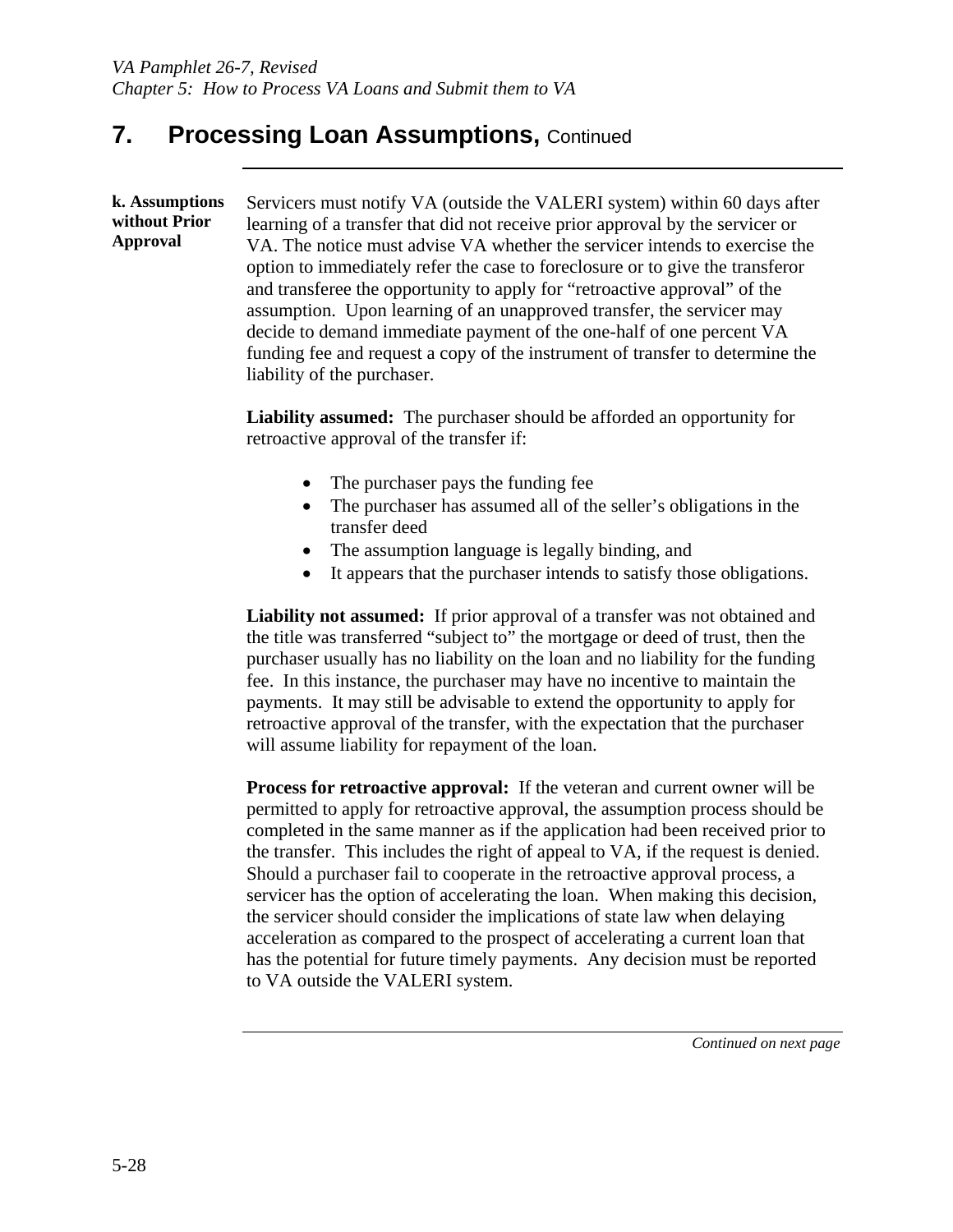| k. Assumptions<br>without Prior<br><b>Approval</b><br>(continued) | <i>Note:</i> Loans for which a commitment was made prior to March 1, 1988, are<br>commonly known as freely assumable loans. Owners have the right to sell<br>the property securing these loans under any terms; servicers may not impose a<br>restriction, charge, or fee that would limit or nullify this right. An exception<br>applies when the loan was made by a state, territorial, or local governmental<br>agency and the law requires acceleration of maturity of the loan upon sale or<br>transfer of the property to a person not eligible for assistance under the<br>special program. VA has approved due-on-sale clauses to allow veterans to<br>participate in these programs and take advantage of below-market interest<br>rates and benefits. The original mortgagor remains liable on the loan unless<br>he or she is released from personal liability. The veteran and transferee must<br>specifically apply for a release of liability under 38 U.S.C. 3713.<br>Furthermore, a release of liability does not restore the original veteran's VA<br>home loan entitlement and does not affect the guaranty on the loan. Servicers<br>are responsible for providing the veteran seller with this information. |  |  |
|-------------------------------------------------------------------|---------------------------------------------------------------------------------------------------------------------------------------------------------------------------------------------------------------------------------------------------------------------------------------------------------------------------------------------------------------------------------------------------------------------------------------------------------------------------------------------------------------------------------------------------------------------------------------------------------------------------------------------------------------------------------------------------------------------------------------------------------------------------------------------------------------------------------------------------------------------------------------------------------------------------------------------------------------------------------------------------------------------------------------------------------------------------------------------------------------------------------------------------------------------------------------------------------------------------------|--|--|
| l. General<br><b>Release of</b><br>Liability<br><b>Procedures</b> | Since VA-guaranteed loans dated prior to March 1, 1988, could be transferred<br>without VA's prior approval, borrowers and transferees may apply for a<br>release of liability before or after the closing of the transaction. Servicers<br>with automatic authority must process releases of liability when the borrower<br>and transferee specifically apply for a release. Servicers without automatic<br>authority that are servicing loans for holders with automatic authority must<br>advise the holders of any assumption approval requests, and the holders will<br>be responsible for determining creditworthiness.                                                                                                                                                                                                                                                                                                                                                                                                                                                                                                                                                                                                   |  |  |
|                                                                   | When neither the servicer nor the holder has automatic authority, the servicer<br>must develop the complete credit package for VA to determine the<br>creditworthiness of the purchaser. Servicers should follow the same review<br>procedures described in subtopic d for loans where the commitment was<br>made on or after March 1, 1988. A processing charge may be assessed for<br>reviewing a request for release of liability just as on a request for approval of<br>ownership change on a later loan. Furthermore, when a borrower sells his or<br>her home to transfer ownership without requesting a release of liability, the<br>servicer may charge up to \$50 for amending its records to reflect a change in<br>ownership, if the parties involved agree and it is permissible under the loan<br>agreement.                                                                                                                                                                                                                                                                                                                                                                                                      |  |  |
|                                                                   | Servicers should follow the same execution procedures described in subtopic<br>d for loans where the commitment was made after March 1, 1988. However,<br>no funding fee may be assessed on assumptions of loans where the<br>commitment was made prior to March 1, 1988.                                                                                                                                                                                                                                                                                                                                                                                                                                                                                                                                                                                                                                                                                                                                                                                                                                                                                                                                                       |  |  |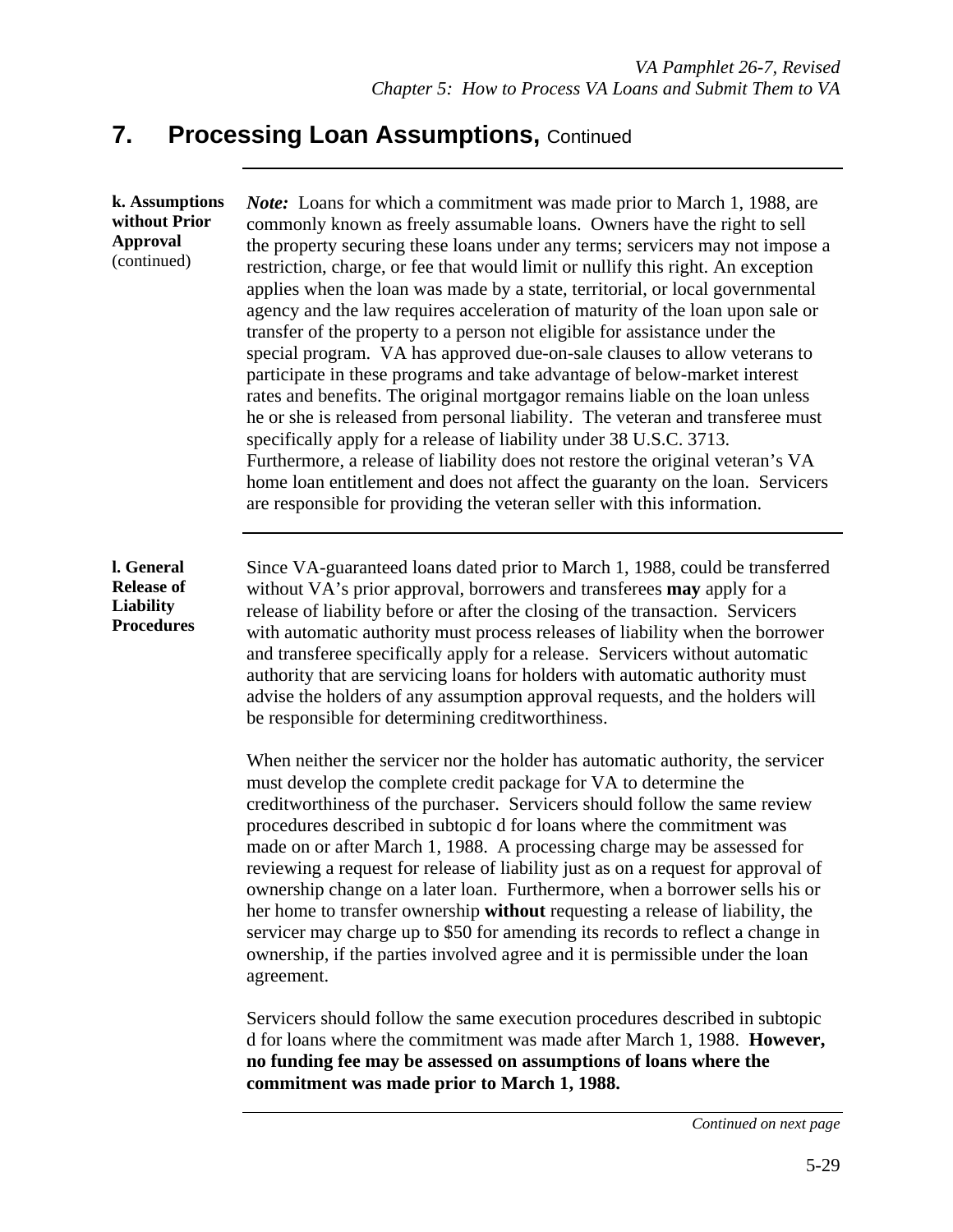**m. Release of Liability Procedures for Divorce** 

In certain instances, a veteran may seek release from personal liability when his or her former spouse acquires the property as the outcome of divorce proceedings and the ex-spouse was jointly liable on the loan with the veteran prior to the divorce. In other cases, the veteran may be awarded the property and the ex-spouse may seek release of liability.

Servicers may process requests for release of liability from divorced veterans using the same general procedures outlined in subtopic l. When processing a release of liability in divorce cases in which the veteran's former spouse receives the property, the servicer is authorized to charge the normal processing fee to complete the credit underwriting. **However, no funding fee may be assessed.** Prior to processing such requests, the following requirements must be met:

- The divorce is final and absolute, and it is determined that no appeal will be taken
- The entire estate encumbered for the VA-guaranteed loan has become vested in the name of the veteran's former spouse, and
- There is no knowledge of any property settlement that would make the veteran liable between the parties to pay the guaranteed loan.

Requests for release of liability from an ex-spouse in cases where the veteran retains the property should be referred to the appropriate VA RLC of jurisdiction. In such cases, the servicer may only charge a fee of \$50 for amending its records to reflect the change in ownership.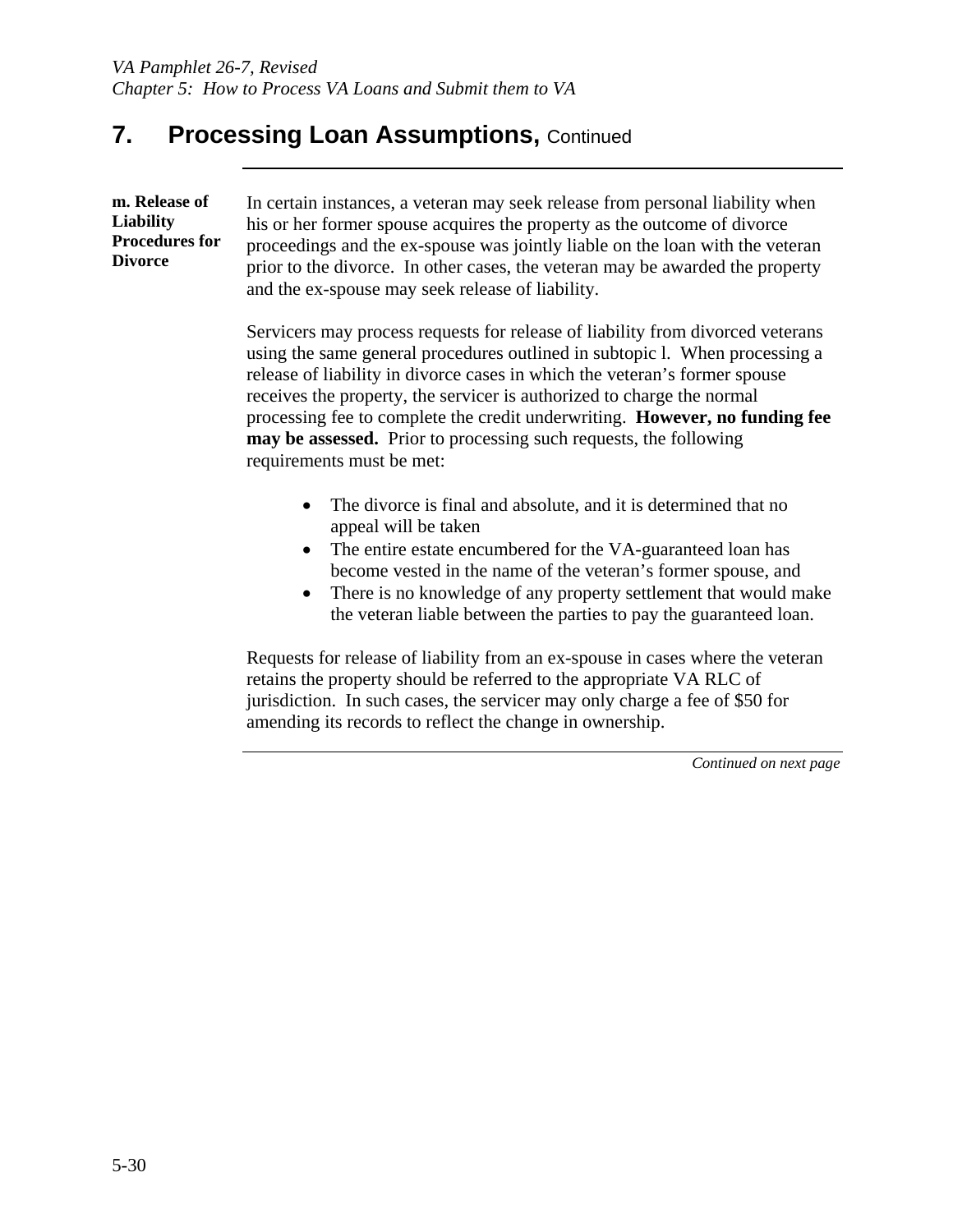**n. Substitution of Entitlement**  Occasionally, a veteran may allow an assumption of his or her VA-guaranteed loan with the expectation of being able to obtain another VA-guaranteed loan in the future. VA makes determinations of eligibility for new loans and handles Substitution of Entitlement (SOE) processing for veterans who have allowed assumptions of their existing VA loans. VA can usually complete the process after a servicer issues a release of liability. Questions about SOE should be directed to the VA RLC with jurisdiction over the loan.

> When a veteran requests approval for a transfer of ownership, he or she may request to have entitlement restored for use on another VA loan. For VA to approve such a request:

- The purchaser must be an eligible veteran who has sufficient entitlement to substitute for that of the original veteran
- The purchaser must certify that the property securing the loan will be occupied as his or her home, and
- The purchasing veteran must agree to the SOE.

Whenever two veterans intend to follow the SOE process, servicers should advise the veteran purchaser to complete VA Form 26-8106, Statement of Veteran Assuming GI Loan, for transmittal to VA following completion of the ownership transfer approval process. It would be helpful if the servicer included a COE for each veteran or, if not available, VA Form 26-1880, Request for a Certificate of Eligibility. These items should accompany a copy of the credit package used to approve the transfer of ownership.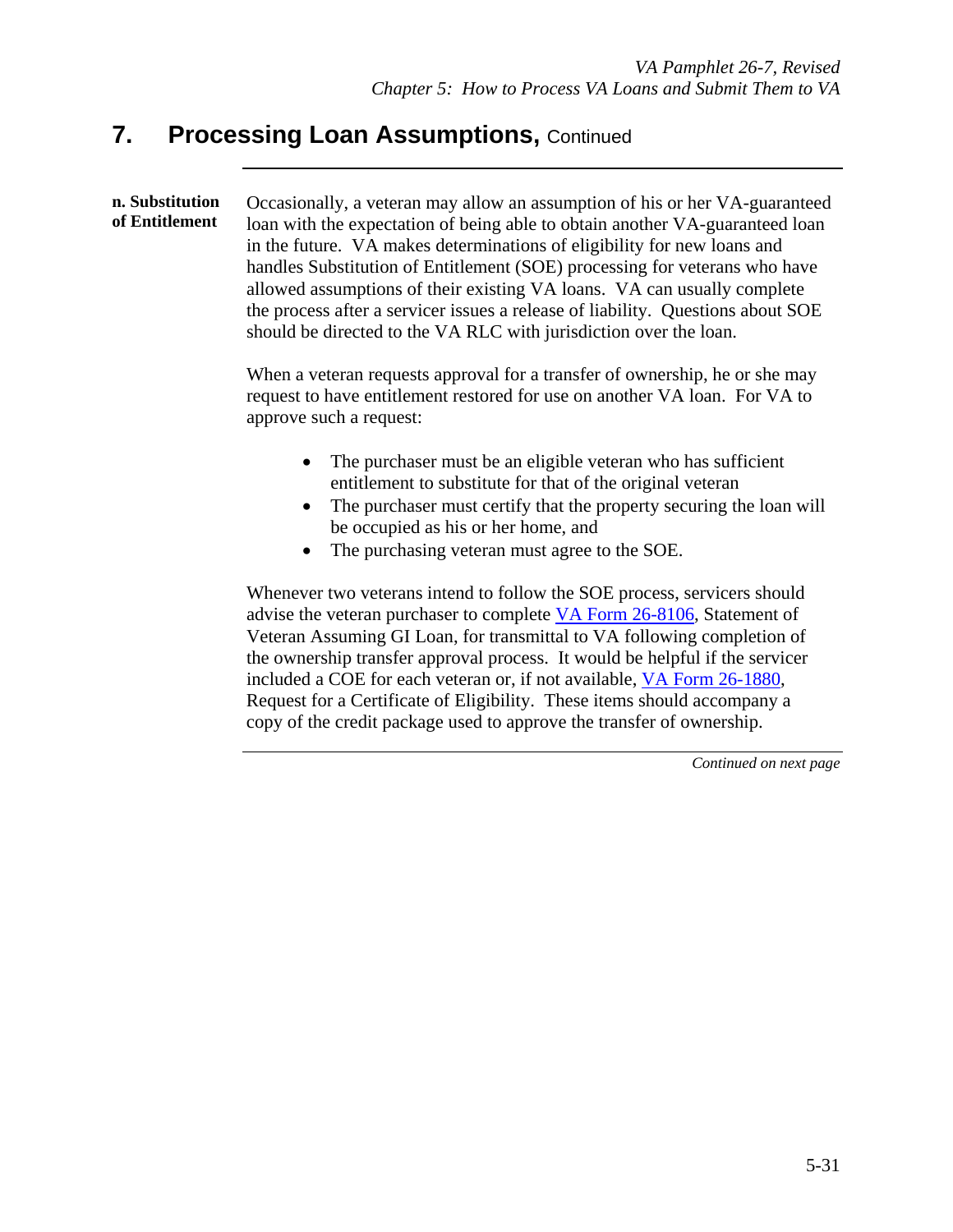**o. Unrestricted Transfers**  Certain transfers of ownership, otherwise subject to 38 U.S.C. 3714, do not require prior approval by a holder or VA. Loans may not be accelerated due to these types of transfers, a release of liability will not be processed, and no processing charge or funding fee may be assessed. However, it is permissible to charge a reasonable fee up to \$50 for changing the account records, provided that there is an agreement with the borrower and it is permissible under the loan agreement. Servicers must report unrestricted transfers to VA as authorized transfers of ownership, which will typically be handled automatically by their servicing systems. These unrestricted transfers of ownership include:

- The creation of a lien or other encumbrance subordinate to the lender's security instrument that does not relate to a transfer of rights of occupancy in the property.
- The creation of a purchase money security interest for household appliances.
- A transfer by devise, descent, or operation of law on the death of a joint tenant or tenant by the entirety.
- The granting of a leasehold interest of 3 years or less not containing an option to purchase.
- A transfer to a relative resulting from the death of a borrower.
- A transfer when the spouse or child of the borrower becomes a joint owner of the property with the borrower.
- A transfer into an inter-vivos trust in which the borrower is and remains a beneficiary and which does not relate to a transfer of rights of occupancy in the property.
- A transfer resulting from a decree to dissolve a marriage, legal separation agreement, or from an incidental property settlement agreement by which the spouse of the borrower becomes the sole owner of the property.

**Sale agreements not subject to 38 U.S.C. 3714.** VA does not consider a sale on an installment contract, contract for deed, or similar arrangement in which title is not transferred from the seller to the buyer, to be a "disposition" of property. Therefore, these sales do not require prior approval from a servicer or VA. However, borrowers inquiring should be cautioned that any borrower considering a sale in this manner would remain liable for repayment of the loan under such an arrangement.